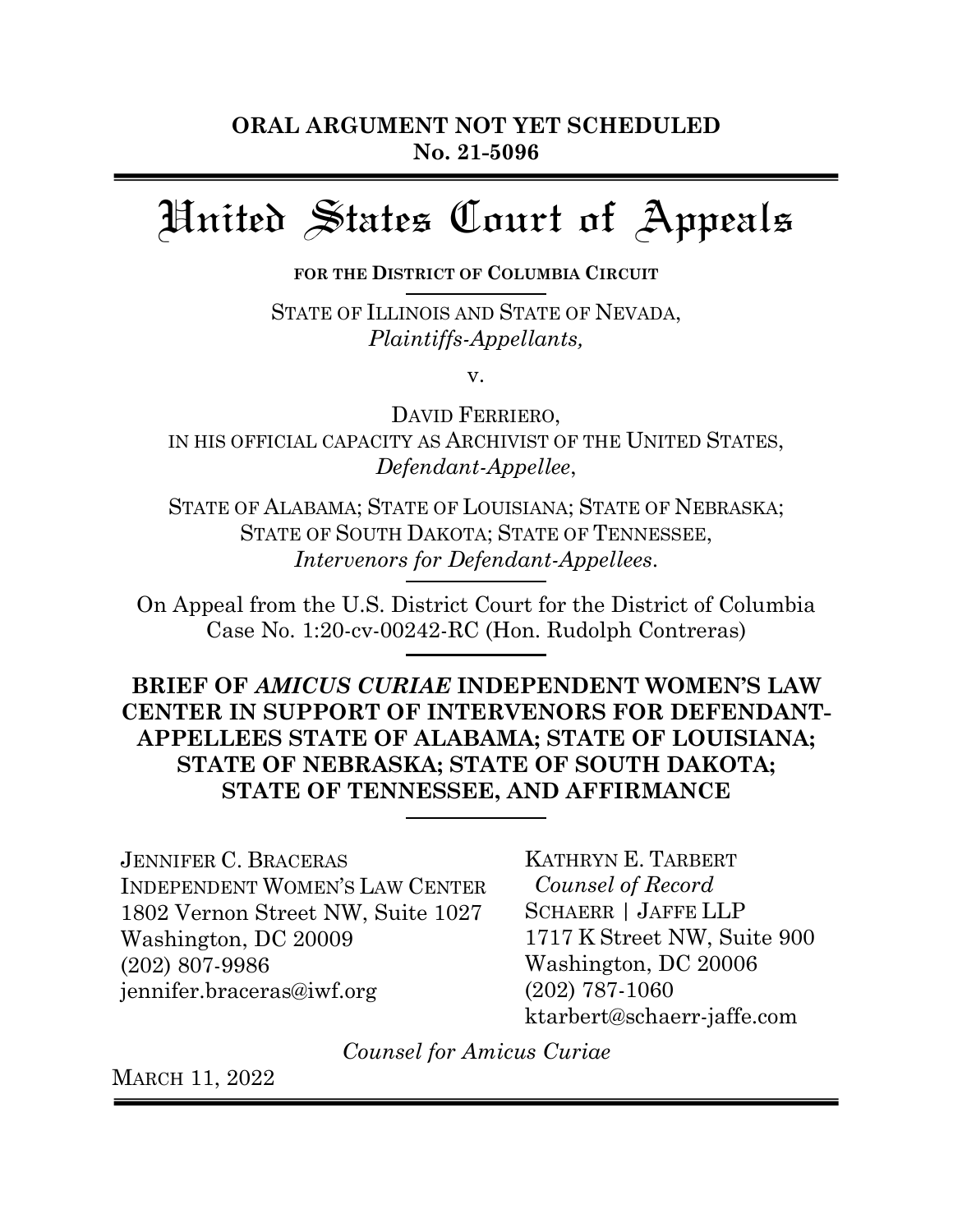## <span id="page-1-0"></span>**CERTIFICATE AS TO PARTIES, RULINGS UNDER REVIEW, AND RELATED CASES**

Pursuant to D.C. Circuit Rule 28(a)(1), *amicus curiae* Independent Women's Law Center certifies as follows:

### **A. Parties and** *Amici*

Except for the following *amici* in this Court, all parties, intervenors, and *amici* appearing before the district court and in this Court are listed in the Brief for Plaintiffs-Appellants and Brief for Defendant-Appellee:

Independent Women's Law Center; ERA Illinois; Nevada State Organizations; Foundation for Moral Law; and Gregory Watson.

The Commonwealth of Virginia has been dismissed as a party to this appeal.

## **B. Rulings Under Review**

References to the rulings at issue appear in the Brief for Plaintiffs-Appellants.

### **C. Related Cases**

References to related cases appear in the Brief for the Defendant-Appellee.

> */s/ Kathryn E. Tarbert* KATHRYN E. TARBERT *Counsel of Record*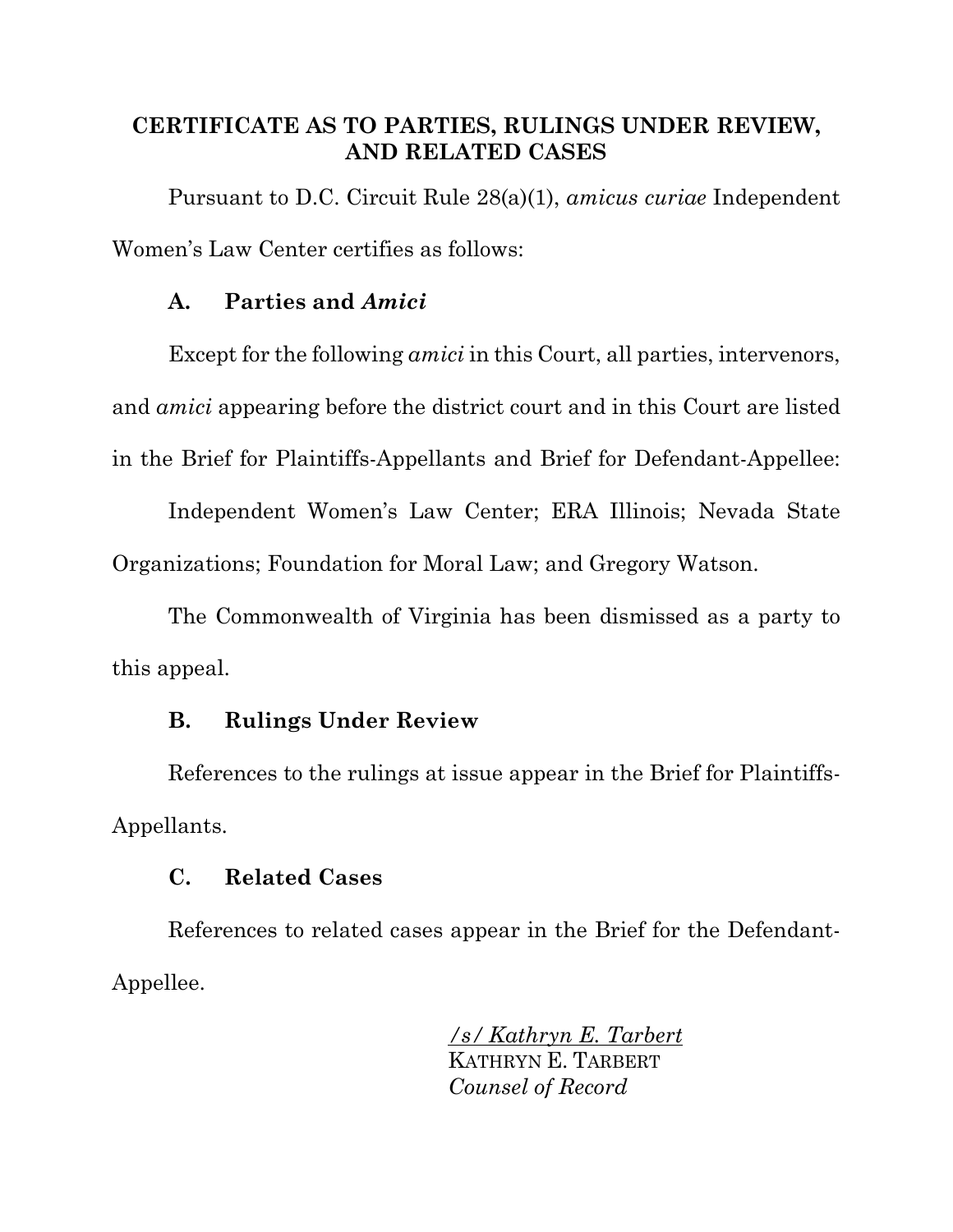#### **CORPORATE DISCLOSURE STATEMENT**

<span id="page-2-0"></span>Pursuant to Federal Rule of Appellate Procedure 26.1 and D.C. Circuit Rule 26.1, *amicus curiae* Independent Women's Law Center certifies that it is a project of Independent Women's Forum, a nonprofit, non-partisan 501(c)(3) organized under the laws of the State of Virginia; it has no parent corporation; and no publicly held company has a 10% or greater interest in Independent Women's Law Center.

> */s/ Kathryn E. Tarbert* KATHRYN E. TARBERT *Counsel of Record* SCHAERR | JAFFE LLP 1717 K Street NW, Suite 900 Washington, DC 20006 (202) 787-1060 ktarbert@schaerr-jaffe.com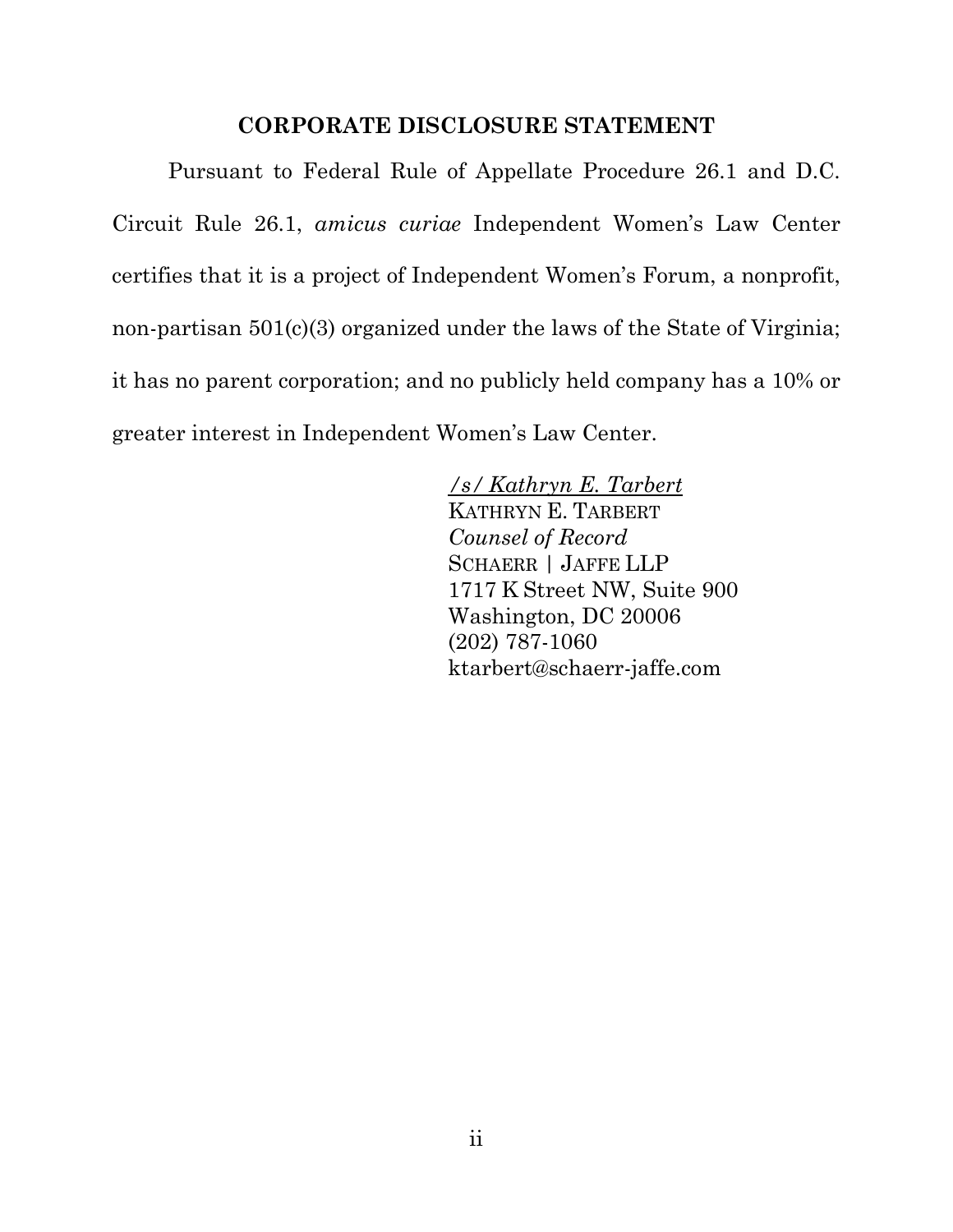#### <span id="page-3-0"></span>**STATEMENT PURSUANT TO D.C. CIRCUIT RULE 29(d)**

Pursuant to D.C. Circuit Rule 29(d), Independent Women's Law Center states that a separate brief is necessary for its presentation to this Court to detail the distinctive views of Independent Women's Forum on (1) the numerous legal and social changes that have occurred since the Equal Rights Amendment of 1972 was first proposed, (2) the ways in which those significant developments would impact the interpretation and application of that Amendment today, and (3) the dangers to democracy generally, and to female voters in particular, that adoption of the Amendment presents.

> */s/ Kathryn E. Tarbert* KATHRYN E. TARBERT *Counsel of Record* SCHAERR | JAFFE LLP 1717 K Street NW, Suite 900 Washington, DC 20006 (202) 787-1060 ktarbert@schaerr-jaffe.com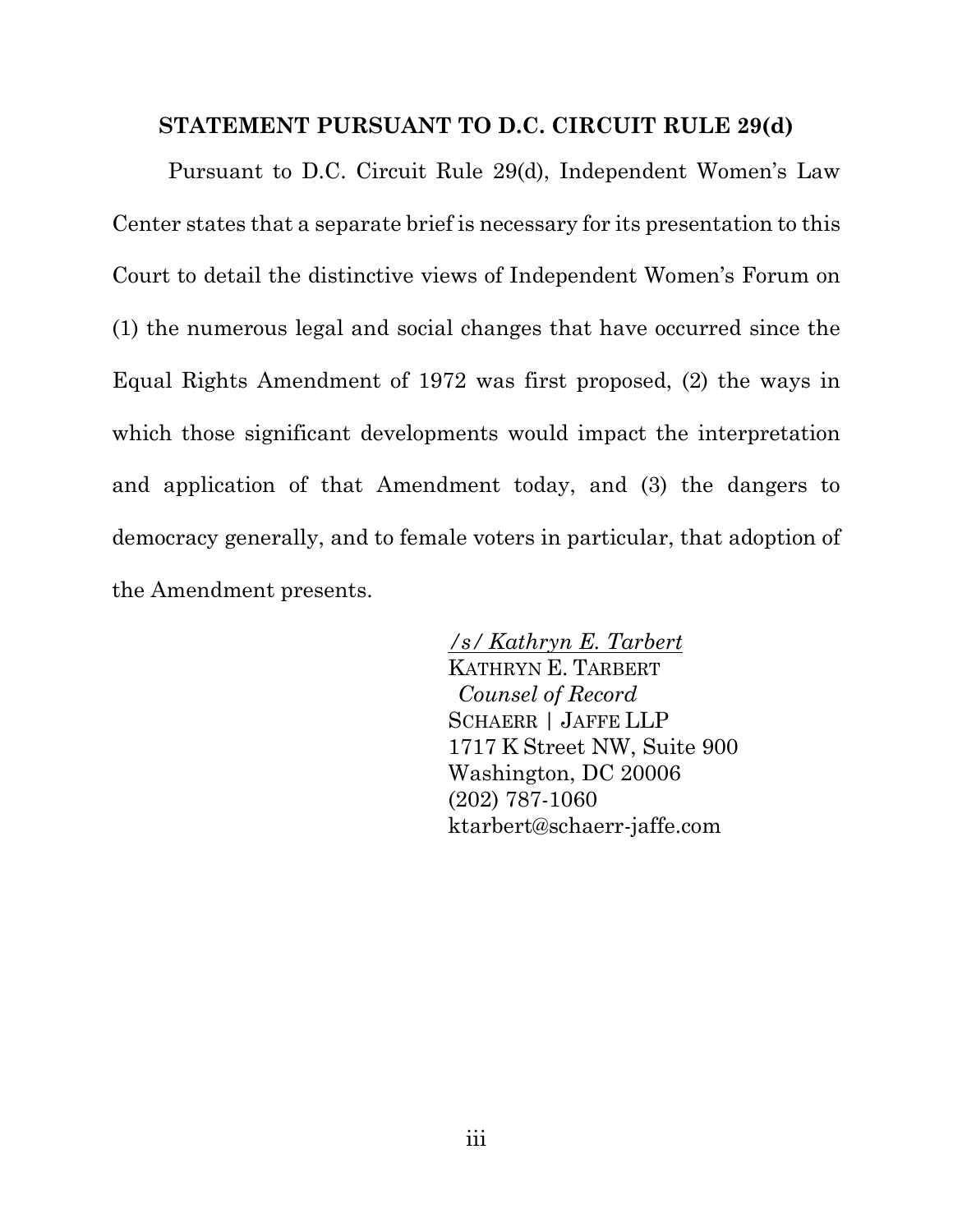## **TABLE OF CONTENTS**

|    |           | CERTIFICATE AS TO PARTIES, RULINGS UNDER REVIEW,                                                                                                     |  |
|----|-----------|------------------------------------------------------------------------------------------------------------------------------------------------------|--|
|    |           |                                                                                                                                                      |  |
|    |           | STATEMENT PURSUANT TO D.C. CIRCUIT RULE 29(d) iii                                                                                                    |  |
|    |           |                                                                                                                                                      |  |
|    |           |                                                                                                                                                      |  |
|    |           |                                                                                                                                                      |  |
|    |           | INTRODUCTION, STATEMENT OF IDENTITY, INTEREST IN                                                                                                     |  |
|    |           |                                                                                                                                                      |  |
|    |           |                                                                                                                                                      |  |
|    |           |                                                                                                                                                      |  |
| I. |           | The ERA Cannot Be Ratified Half a Century After It Was                                                                                               |  |
|    | A.        | The Congressionally Imposed Ratification Deadline                                                                                                    |  |
|    | <b>B.</b> | Plaintiff States' Theory of Ratification Undermines                                                                                                  |  |
| П. |           | Significant Legal and Social Changes Undermine the<br>Rationale for the ERA and Raise Questions as to the                                            |  |
|    |           | A. Although the ERA Failed, America Achieved the Goal                                                                                                |  |
|    | <b>B.</b> | Given the Seismic Changes to the Social and<br>Economic Status of Women, State Legislators Might<br>Not View the ERA as Necessary Today.  16         |  |
|    | C.        | Adopting the ERA on Top of Our Current Anti-<br>Discrimination Framework Could Have Significant<br>Consequences to Which States Have Not Consented19 |  |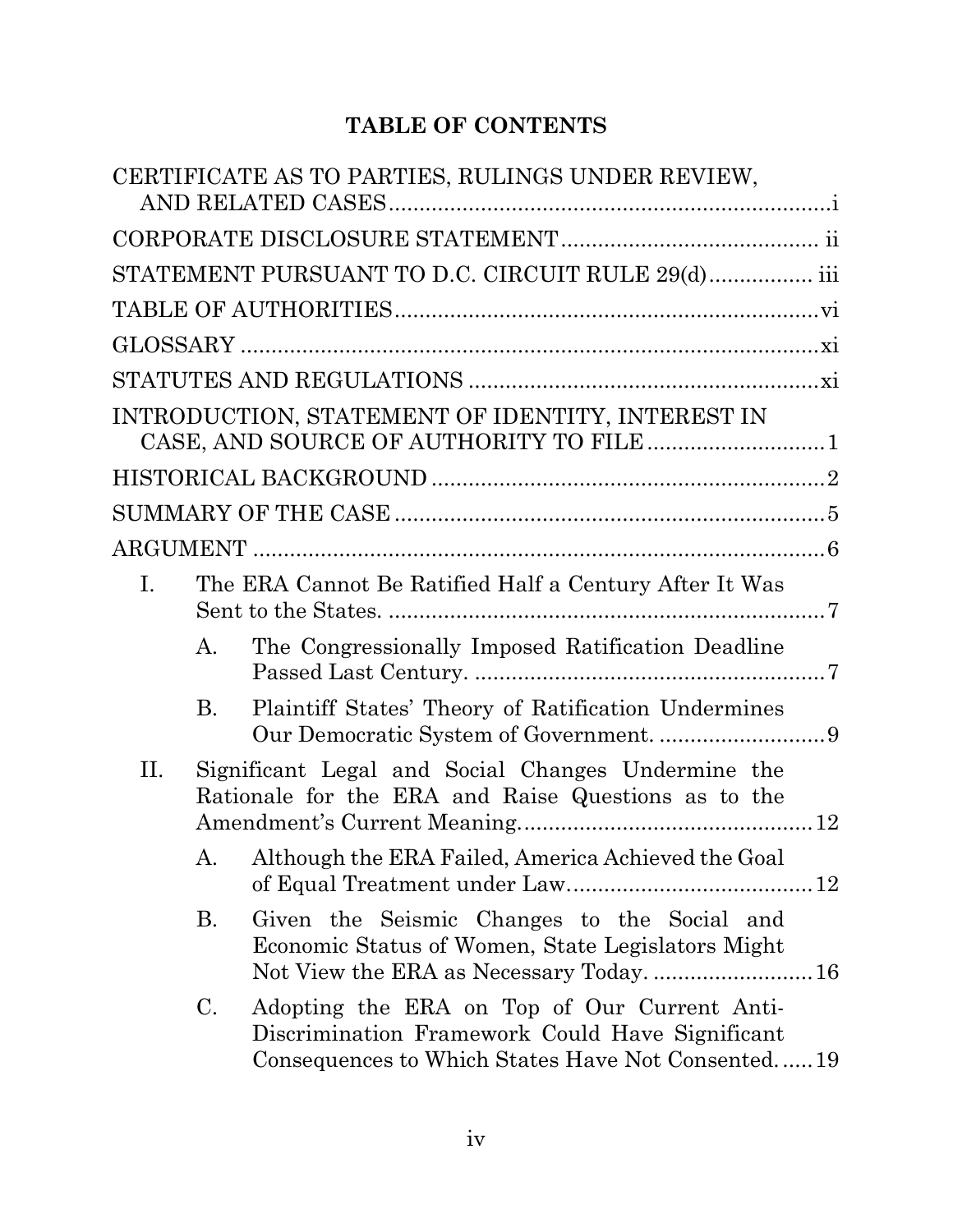# **TABLE OF CONTENTS (CONT***'***D)**

| D. | Changed Understandings of the Phrase "On Account" |  |
|----|---------------------------------------------------|--|
|    | of Sex" Suggest the ERA Today May Not Be the Same |  |
|    |                                                   |  |
|    |                                                   |  |
|    |                                                   |  |
|    |                                                   |  |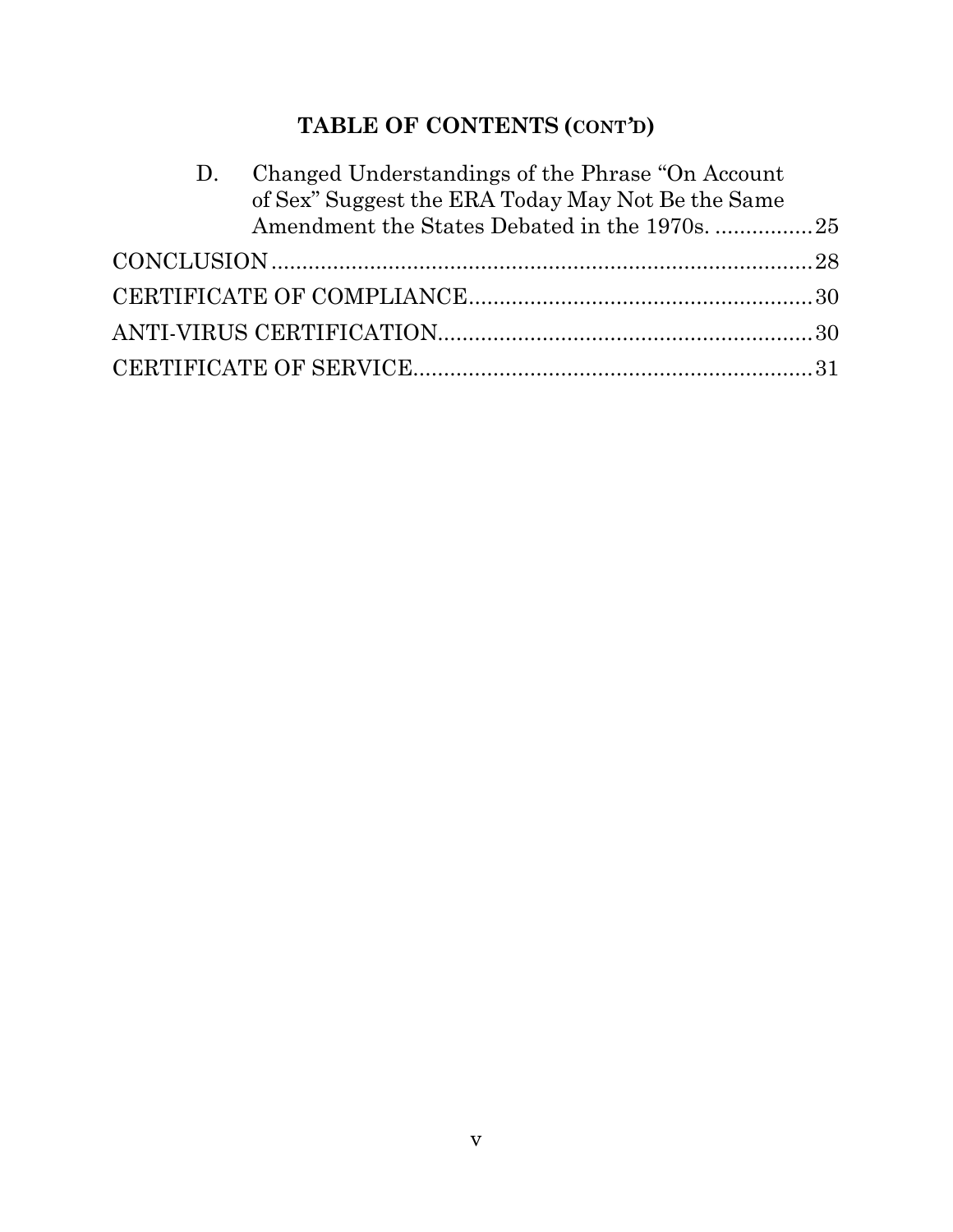## **TABLE OF AUTHORITIES**

## <span id="page-6-0"></span>**Cases**

| Att'y Gen. v. Mass. Interscholastic Athletic Ass'n,                    |  |
|------------------------------------------------------------------------|--|
|                                                                        |  |
|                                                                        |  |
|                                                                        |  |
| City of Cuyahoga Falls v. Buckeye Cmty. Hope Found.,                   |  |
|                                                                        |  |
| Clark v. Ariz. Interscholastic Ass'n, 695 F.2d 1126 (9th Cir. 1982) 21 |  |
| $\emph{Craig v. Boren, 429 U.S. 190 (1976)20}$                         |  |
| Davis v. Monroe Cnty. Bd. of Ed., 526 U.S. 629 (1999)  14              |  |
|                                                                        |  |
|                                                                        |  |
|                                                                        |  |
| Gebser v. Lago Vista Indep. Sch. Dist., 524 U.S. 274 (1998) 14         |  |
| $\emph{Goesaert v. Clearly, 335 U.S. 464 (1948)12}$                    |  |
|                                                                        |  |
| J.E.B. v. Alabama ex rel. T.B., 511 U.S. 127 (1994) 13                 |  |
|                                                                        |  |
|                                                                        |  |
|                                                                        |  |
| Michael M. v. Super. Ct. of Sonoma Cnty., 450 U.S. 464 (1981)21        |  |
|                                                                        |  |
|                                                                        |  |
| Radlax Gateway Hotel, LLC v. Amalgamated Bank,                         |  |

\*Authorities upon which we chiefly rely are marked with an asterisk.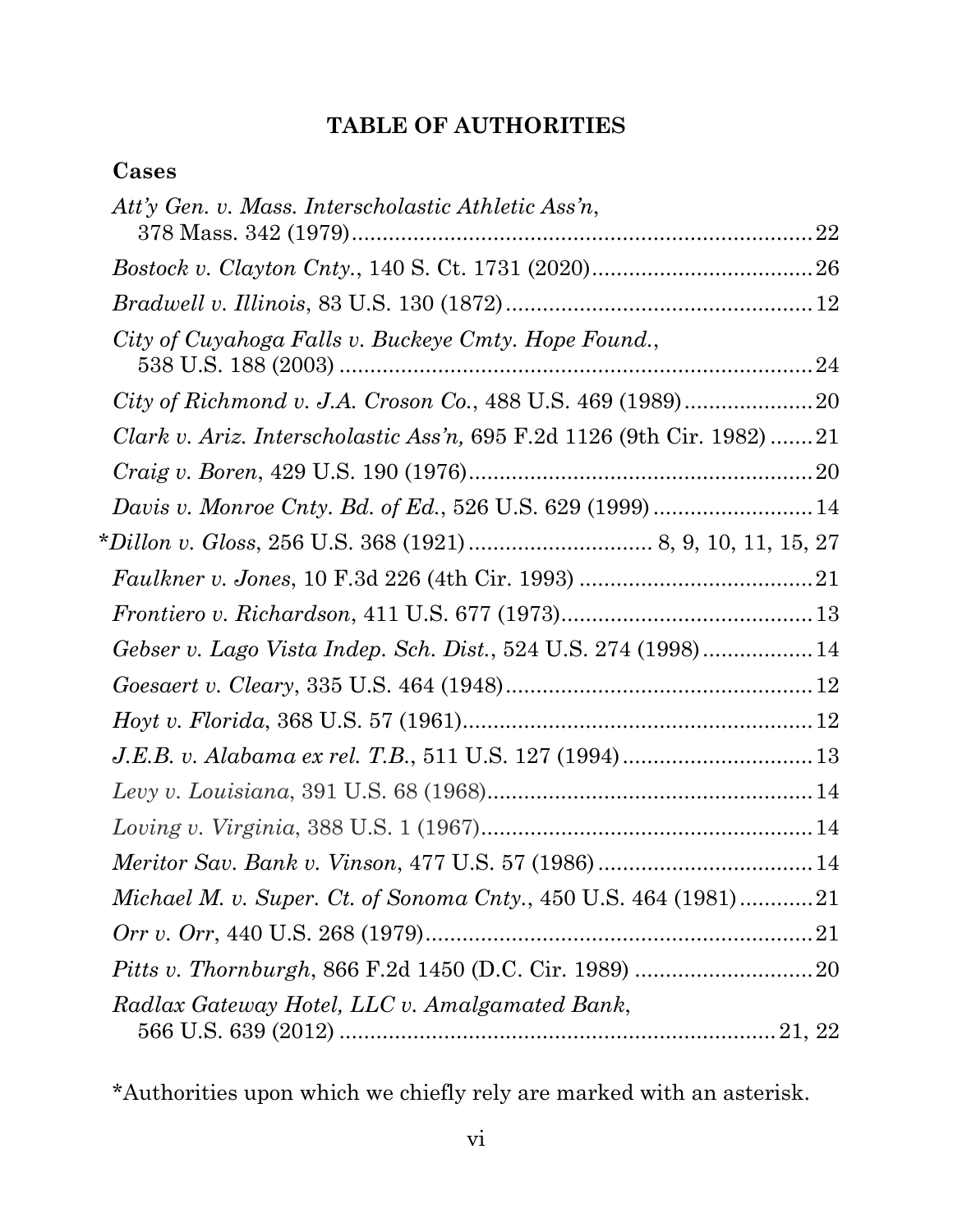# **Cases (cont***'***d)**

| <i>Virginia v. Ferriero,</i> 525 F. Supp. 3d 36 (D.D.C. 2021)   |  |
|-----------------------------------------------------------------|--|
|                                                                 |  |
|                                                                 |  |
| Women Prisoners of D.C. Dep't of Corr. v. District of Columbia, |  |
| <b>Constitutional Provisions</b>                                |  |
|                                                                 |  |
| <b>Statutes</b>                                                 |  |
|                                                                 |  |
| 15 U.S.C. § 1691(a), Equal Credit Opportunity Act 14            |  |
|                                                                 |  |
|                                                                 |  |
|                                                                 |  |
| 42 U.S.C. § 2000e(k), Pregnancy Discrimination Act 15           |  |
|                                                                 |  |
|                                                                 |  |
|                                                                 |  |
| Regulations                                                     |  |
| Notice of Interpretation & Enforcement, 86 Fed. Reg. 27984      |  |
| <b>Other Authorities</b>                                        |  |
|                                                                 |  |
|                                                                 |  |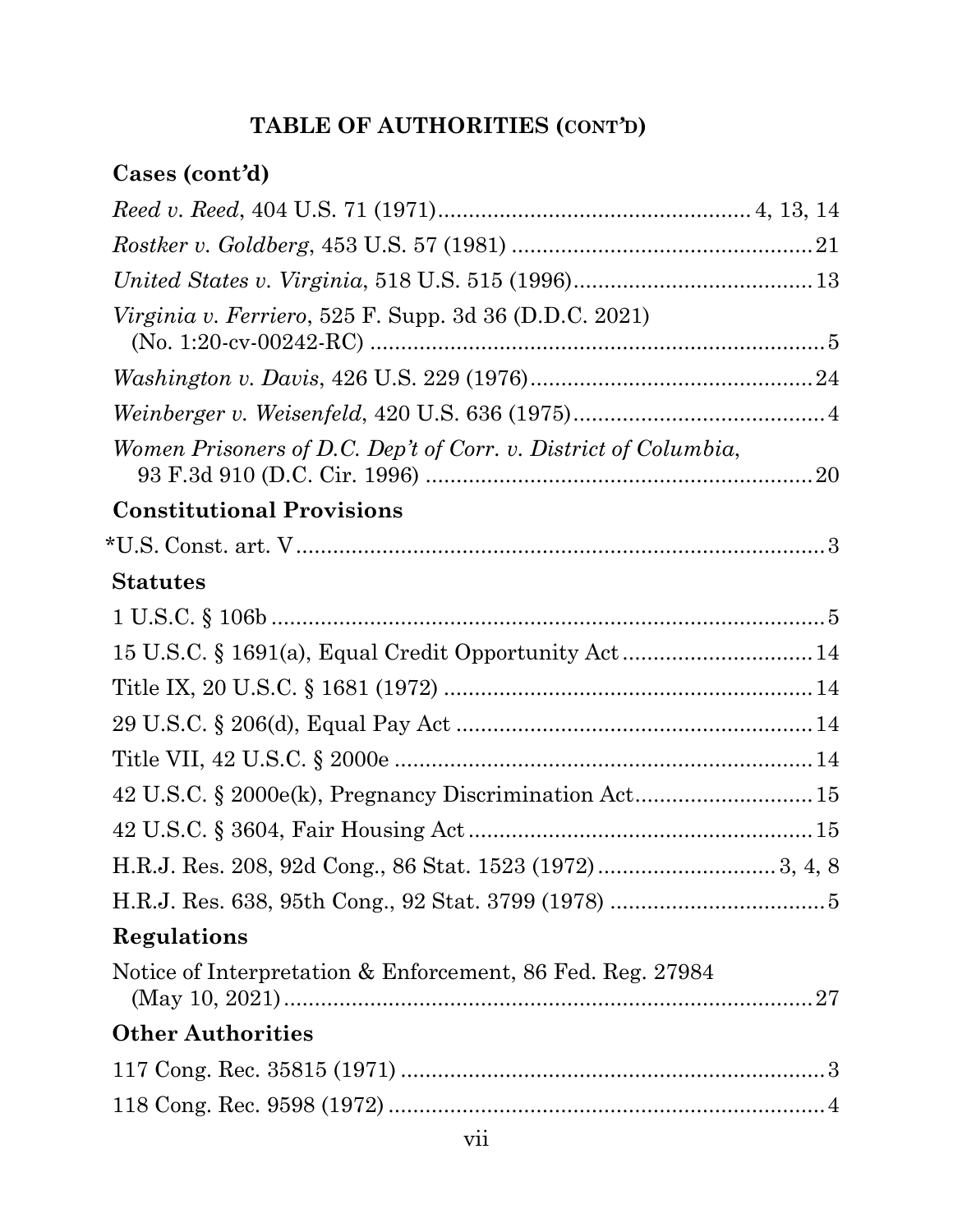# **Other Authorities (cont***'***d)**

| Charlotte Alter, The 2020 Election Was a Breakthrough Moment                                                                                                         |
|----------------------------------------------------------------------------------------------------------------------------------------------------------------------|
| Erika Bachiochi, The Contested Meaning of Women's Equality,<br>46 NAT'L AFFS. (Winter 2021)<br>16                                                                    |
| Lisa Baldez, The U.S. might ratify the ERA. What would change?,<br>22                                                                                                |
| Noah Berlatsky, <i>Hey, the Gender-Role Revolution Started Way</i><br><i>Before the Millennial Generation, THE ATL. (May 20, 2013) 3</i>                             |
| Carrie Blazina & Drew DeSilver, A record number of women are<br>serving in the 117th Congress, PEW RSCH. CTR. $(Jan. 15, 2021)$ 17                                   |
| Beth A. Brooke-Marciniak & Donna de Varona, Amazing things<br>happen when you give female athletes the same funding as men,                                          |
| Ariane de Vogue, Ruth Bader Ginsburg says deadline to ratify<br>Equal Rights Amendment has expired: Td like it to start over',<br>28                                 |
| E. A. Dunshee, Savilla Millis Simmons & Nat'l League of<br>Women Voters, A Survey of the Legal Status of Women in<br>the Forty-eight States (1930)<br>$\overline{2}$ |
| Equal Rights Amendment-Proposed March 22, 1972,<br>List of State Ratification Actions,                                                                               |
| Exec. Order 13988, Preventing & Combatting Discrimination<br>on the Basis of Gender Identity or Sexual Orientation                                                   |
| Yair Ghitza & Jonathan Robinson, What Happened in 2020,                                                                                                              |
| George Guilder, Women in the Work Force, THE ATL. (Sept. 1986)16                                                                                                     |
|                                                                                                                                                                      |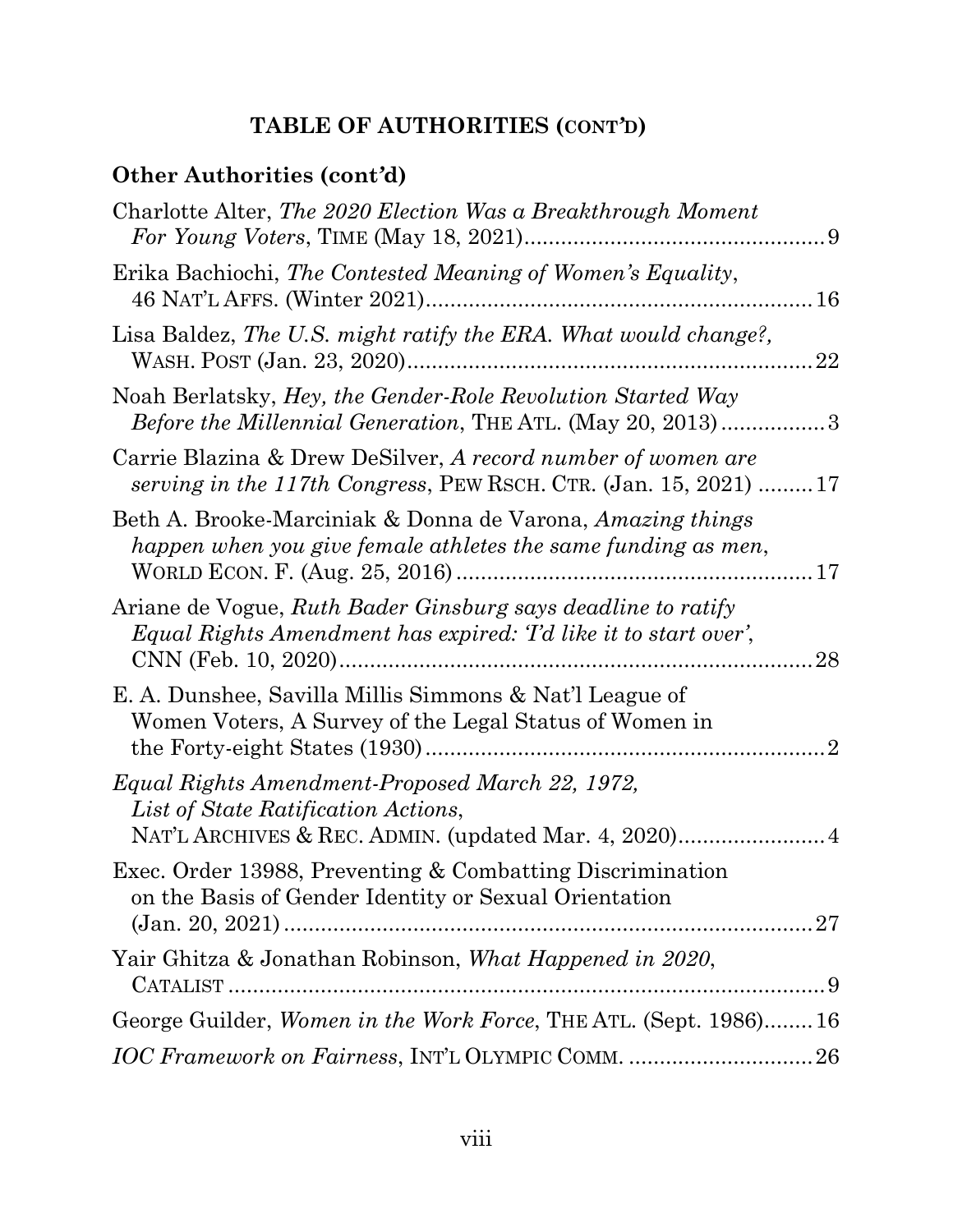# **Other Authorities (cont***'***d)**

| Thomas Jipping, Not Your Grandmother's ERA: Why<br>Current Equal Rights Amendment Strategies Will Fail,                                                                                     |
|---------------------------------------------------------------------------------------------------------------------------------------------------------------------------------------------|
| Lesley Kennedy, How Phyllis Schlafly Derailed the Equal                                                                                                                                     |
| Labor Force Statistics from the Current Population Survey,                                                                                                                                  |
| Law School Rankings by Female Enrollment (2020), ENJURIS 18                                                                                                                                 |
| Brendan Murphy, Women in medical schools: Dig into latest<br>record-breaking numbers, AM. MED. ASS'N (Sept. 21, 2021) 18                                                                    |
| Nat'l Ctr. for Educ. Stats., Table 310: Degrees conferred by<br>degree-granting institutions, by level of degree and sex of<br>student: Selected Years, 1869-70 through 2021-22,            |
| Nat'l Ctr. for Educ. Stats., Table 322.20: Bachelor's degrees<br>conferred by postsecondary institutions, by race/ethnicity<br>and sex of student: Selected Years, 1976-77 through 2018-19, |
| Nat'l Ctr. for Educ. Stats., Table 323.20: Master's degrees<br>conferred by postsecondary institutions, by race/ethnicity<br>and sex of student: Selected Years, 1976-77 through 2018-19,   |
| Saikrishna Bangalore Prakash, Of Synchronicity and Supreme                                                                                                                                  |
| Lisa N. Sacco, The Violence Against Women Act (VAWA):<br><i>Historical Overview, Funding, and Reauthorization,</i>                                                                          |
| Andrew Schepard, Sex Discrimination and Equal Protection:<br>Do We Need a Constitutional Amendment?,                                                                                        |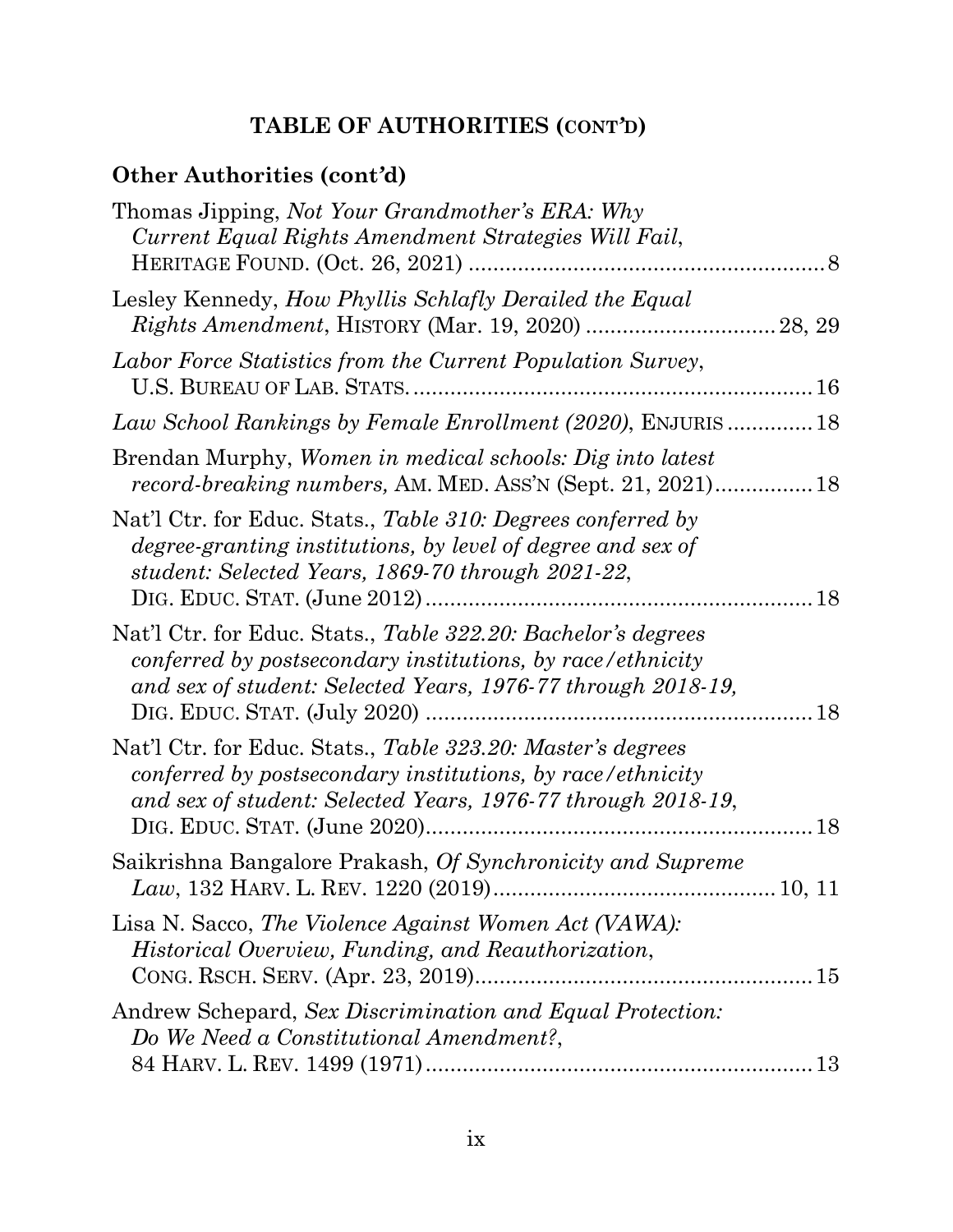# **Other Authorities (cont***'***d)**

| Reva B. Siegal, Constitutional Culture, Social Movement Conflict<br>and Constitutional Change: The Case of the de facto ERA,<br>94 CAL. L. REV. 1323 (2006)                                        |  |
|----------------------------------------------------------------------------------------------------------------------------------------------------------------------------------------------------|--|
| Carl Smith, The Rise of Women in State Legislatures,                                                                                                                                               |  |
| Sarah M. Stephens, At the End of Our Article III Rope:<br>Why We Still Need the Equal Rights Amendment,                                                                                            |  |
| Inez Feltscher Stepman, Don't Revive the ERA,                                                                                                                                                      |  |
| Voting and Registration in the Election of November 2020,<br>Table 1: Reported Voting and Registration, by Sex and Single<br><i>Years of Age: Nov. 2020, U.S. CENSUS BUREAU (Apr. 29, 2021) 17</i> |  |
| Why We Need an Equal Rights Amendment,                                                                                                                                                             |  |
| Mem. from Jeanine M. Worden, Acting Assistant Sec'y for<br>Fair Hous. & Equal Opportunity, Implementation of                                                                                       |  |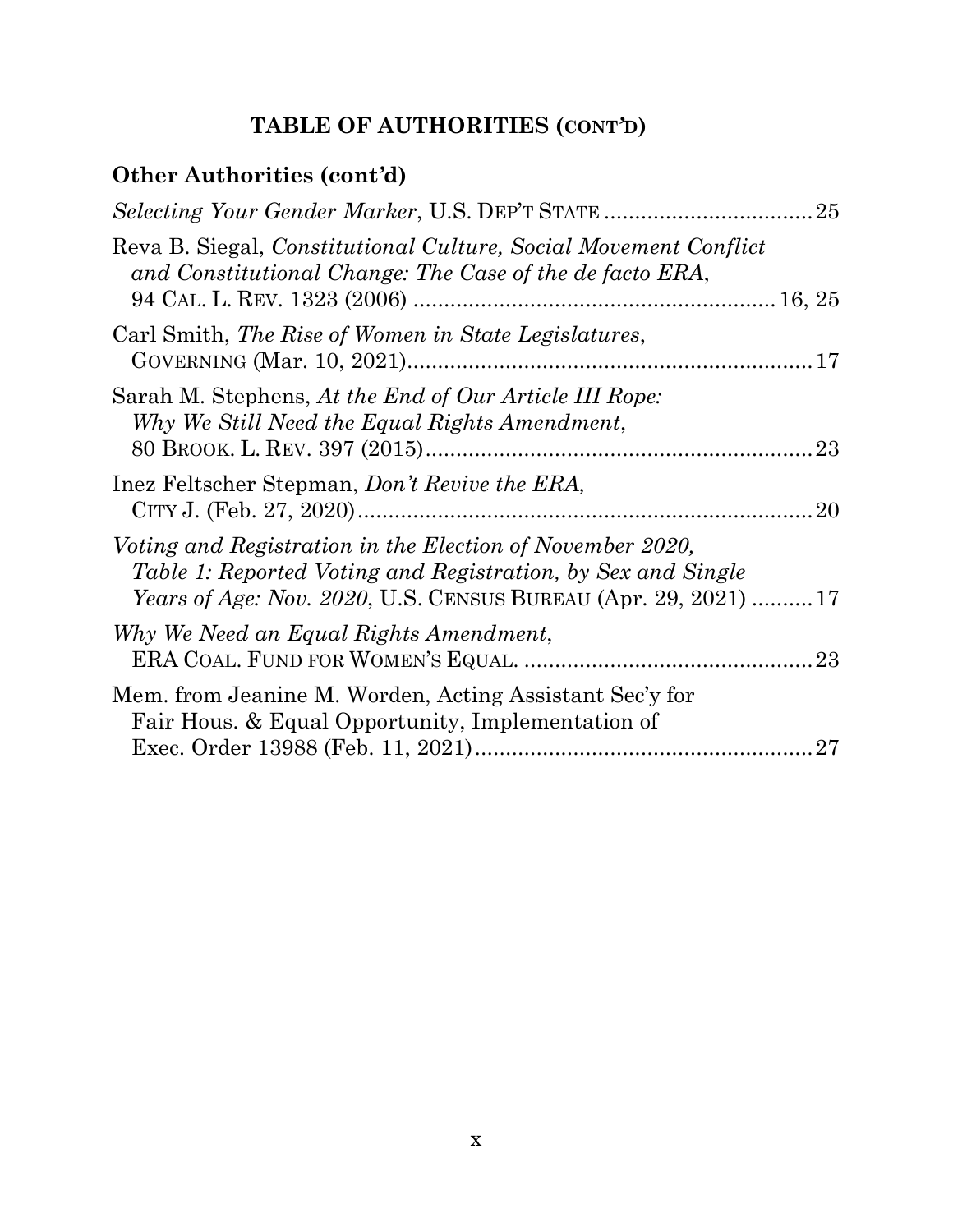## **GLOSSARY**

ERA Equal Rights Amendment of 1972

## **STATUTES AND REGULATIONS**

<span id="page-11-0"></span>All applicable statutes and constitutional provisions are contained in the Brief for Appellants, except that the purported "U.S. Const. amend. XXVIII" has not been ratified as that brief claims.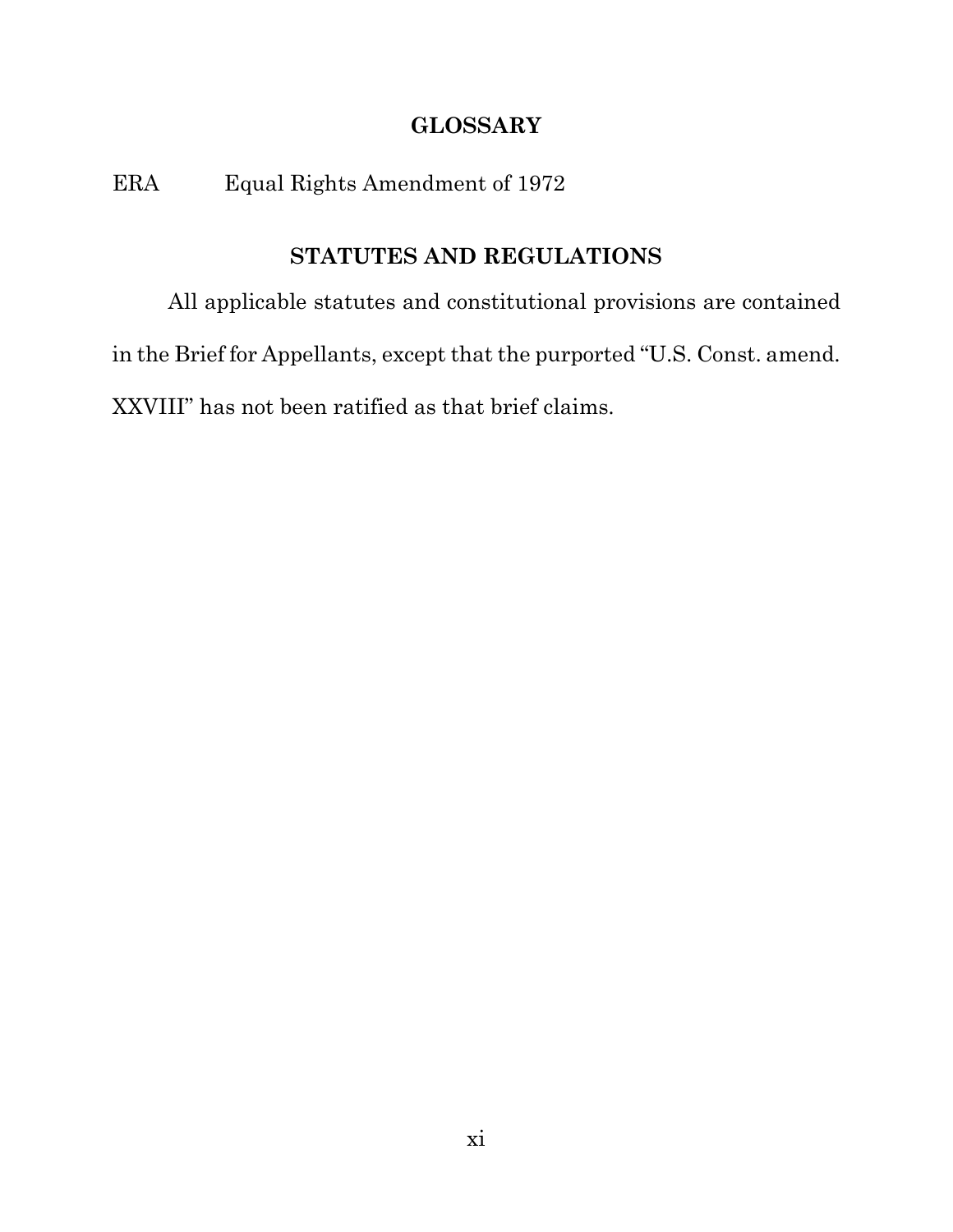### <span id="page-12-0"></span>**INTRODUCTION, STATEMENT OF IDENTITY, INTEREST IN CASE, AND SOURCE OF AUTHORITY TO FILE**

All parties have consented to the filing of this brief.<sup>[1](#page-12-1)</sup>

Independent Women's Law Center is a project of Independent Women's Forum, a nonprofit, non-partisan 501(c)(3) organization founded by women to foster education and debate about legal, social, and economic issues. Independent Women's Forum promotes policies that advance women's interests by expanding freedom, encouraging personal responsibility, and limiting the reach of government. Independent Women's Law Center supports this mission by advocating—in the courts, before administrative agencies, in Congress, and in the media—for equal opportunity, individual liberty, and the continued legal relevance of biological sex.

Independent Women's Law Center urges this Court to affirm dismissal because the deadline for ratifying the 1972 Equal Rights Amendment (ERA) has long expired. Independent Women's Law Center is concerned that adding the ERA to the Constitution now would subvert

<span id="page-12-1"></span><sup>&</sup>lt;sup>1</sup> No party or counsel for a party authored this brief in whole or part, and no entity or person, other than *amicus*, its members, and its counsel, has contributed funds for preparation or submission of this brief.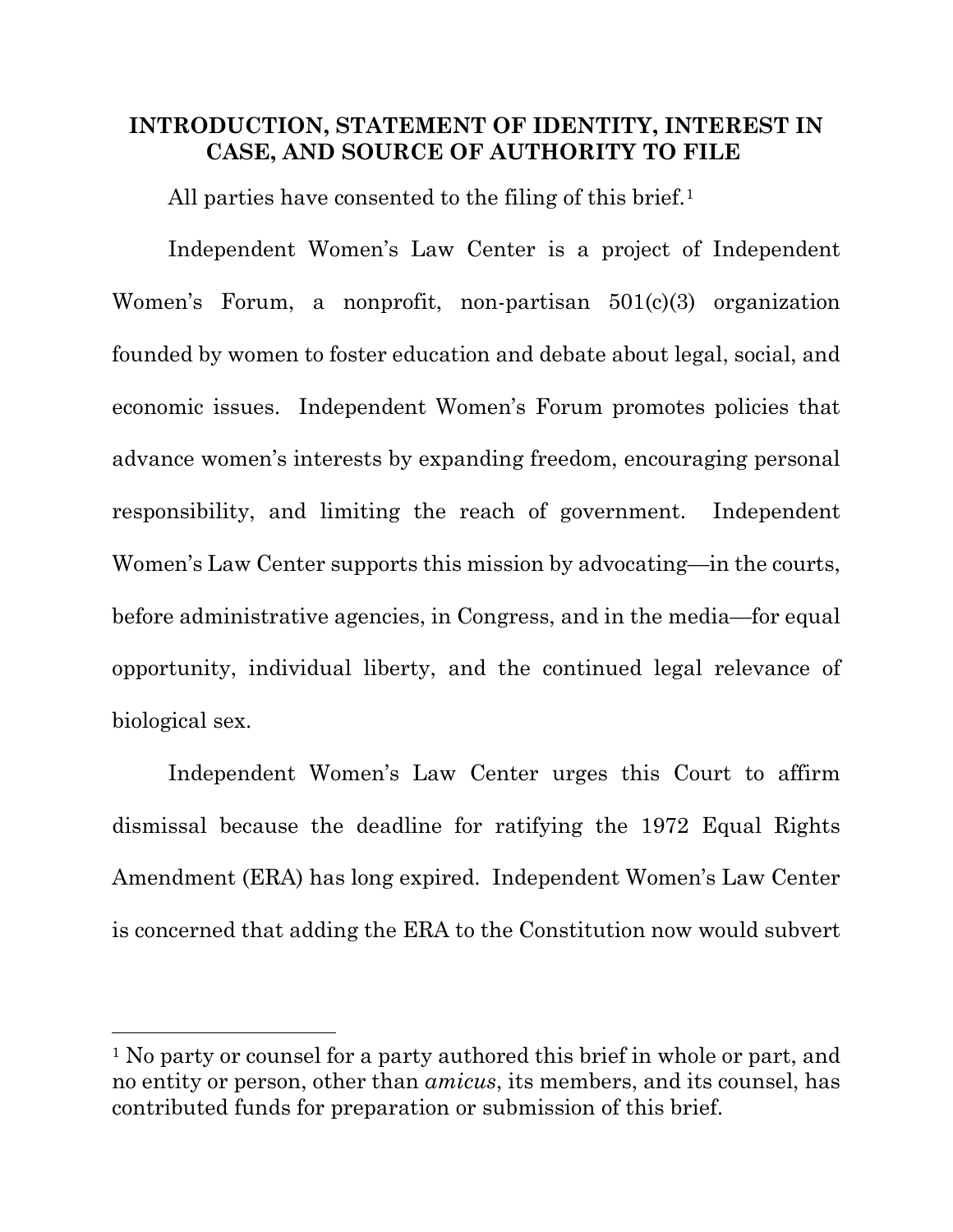democracy by preventing an entire generation of Americans from weighing in, through their elected representatives, on whether the Constitution should mandate the government always treat males and females as interchangeable. In addition, Independent Women's Law Center submits this brief to highlight the significant legal and social changes that have occurred since the ERA was proposed. Those shifts have rendered the interpretation and application of the 1972 ERA different from the one Illinois and Nevada ("Plaintiff States") and their *amici* seek today.

#### **HISTORICAL BACKGROUND**

<span id="page-13-0"></span>In 1923, when suffragist Alice Stokes Paul first delivered to Congress a proposed constitutional amendment to guarantee equal treatment of the sexes, American women were second-class citizens lacking the same legal rights as men. *See, e.g.*, E. A. Dunshee, Savilla Millis Simmons & Nat'l League of Women Voters, A Survey of the Legal Status of Women in the Forty-eight States (1930). In 40 of the 48 states, for example, a woman's husband not only controlled, but owned, all property acquired by spouses' joint efforts. *Id*. at 11.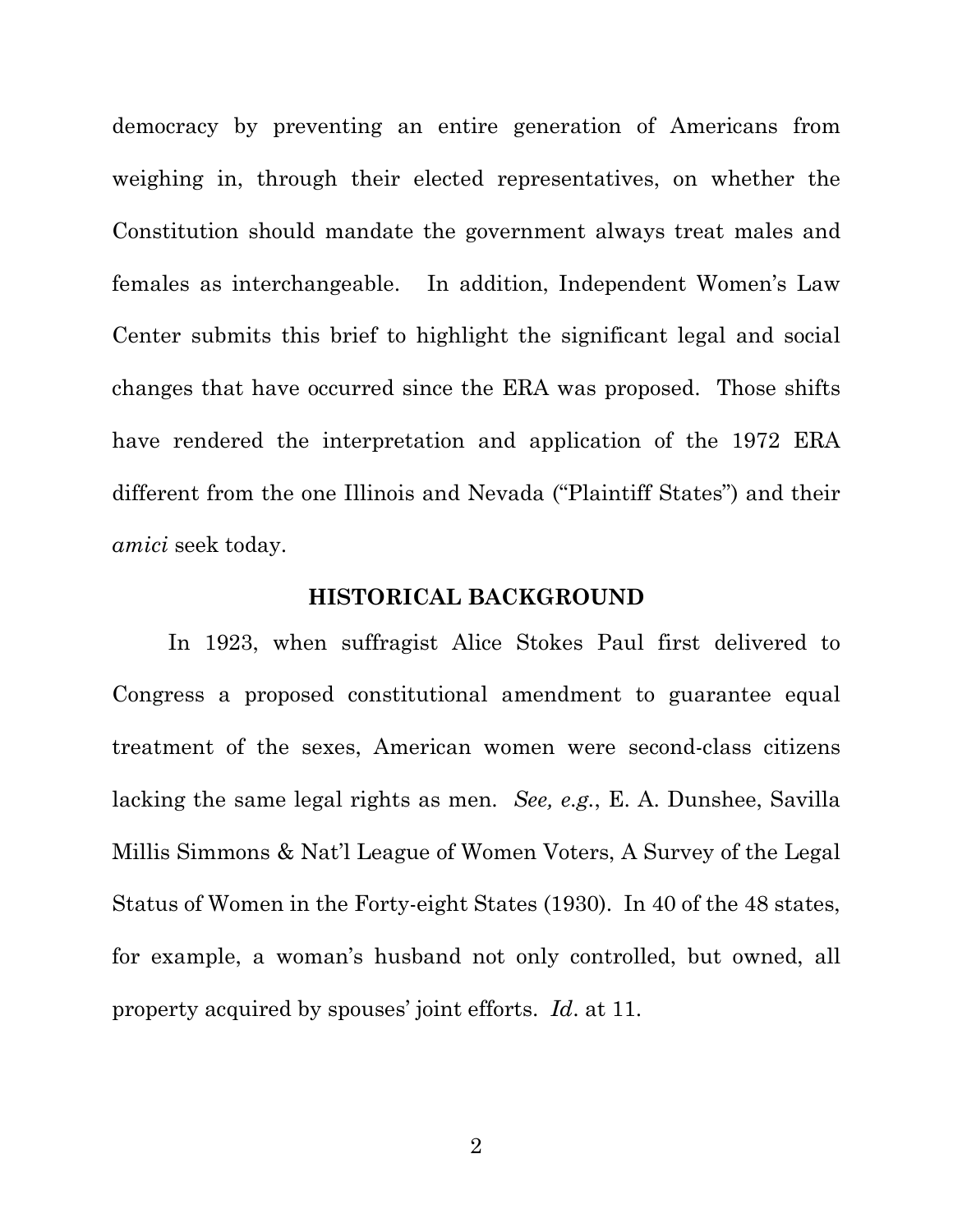Beginning in the 1950s, however, the role of women in society began to change dramatically. *See, e*.*g*., Noah Berlatsky, *Hey, the Gender-Role Revolution Started Way Before the Millennial Generation*, THE ATL. (May 20, 2013), [https://bit.ly/3GTLAe7.](https://bit.ly/3GTLAe7) In the 1960s and 1970s, American law began to reflect those changes.

In 1971, during this shift, Representative Martha Griffiths introduced a version of the constitutional amendment originally drafted by Alice Paul. Griffiths's version of the ERA read:

Equality of rights under the law shall not be denied or abridged by the United States or by any state on account of sex.

H.R.J. Res. 208, 92d Cong., 86 Stat. 1523 (1972).

For a proposed amendment to become law, it must be approved by two-thirds of both Houses of Congress and three-fourths of the states. U.S. Const. art. V. On October 12, 1971, more than two-thirds of the House of Representatives voted to approve the ERA. 117 Cong. Rec. 35815 (1971).

On November 22, 1971, before the Senate voted on the measure, the Supreme Court held, for the first time, that the Equal Protection Clause of the Fourteenth Amendment prohibits the government from "providing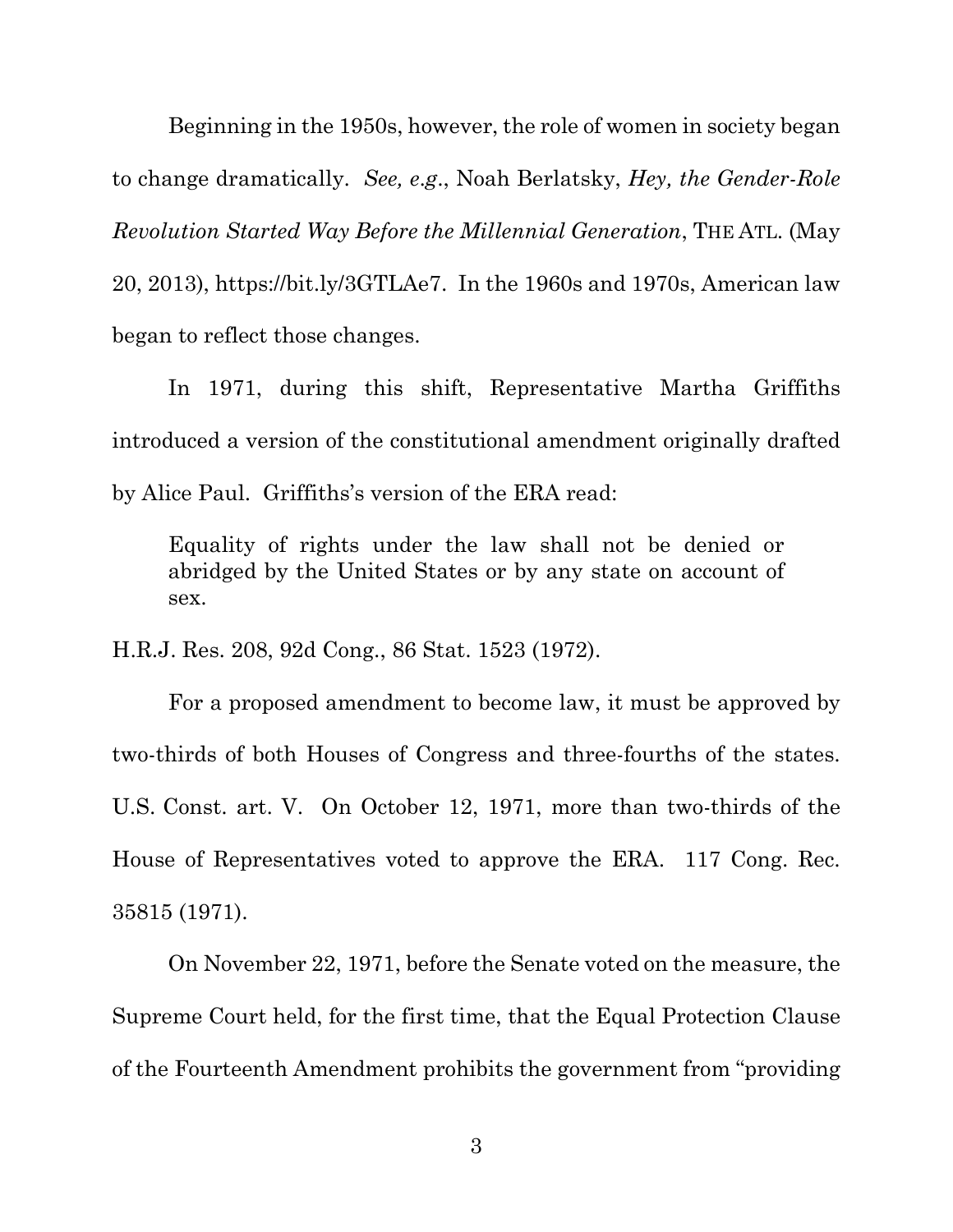dissimilar treatment for men and women who are … similarly situated." *Reed v. Reed*, 404 U.S. 71, 77 (1971); *see Weinberger v. Weisenfeld*, 420 U.S. 636, 638 n.2 (1975) (same equal protection standards apply under Fifth and Fourteenth Amendments). *Reed* set the stage for a fundamental transformation of the constitutional landscape with respect to discrimination on the basis of sex.

On March 22, 1972, the Senate approved by a two-thirds majority an identical version of the House-approved ERA. 118 Cong. Rec. 9598 (1972). The ERA was then sent for ratification by three-fourths (38) of the states within seven years. H.R.J. Res. 208, 92d Cong., 86 Stat. 1523 (1972).

By the end of 1972, 22 states had ratified the ERA. Thirteen additional states ratified the proposed amendment over the next five years, but by then five states had rescinded, or added a sunset provision to, their ratifications. *See Equal Rights Amendment-Proposed March 22, 1972, List of State Ratification Actions*, NAT'L ARCHIVES & REC. ADMIN. (updated Mar. 4, 2020), [https://bit.ly/3IvMvli.](https://bit.ly/3IvMvli)

Realizing the ERA would not garner the support of 38 states by the 1979 deadline, Congress, *by simple majority,* voted to extend the

4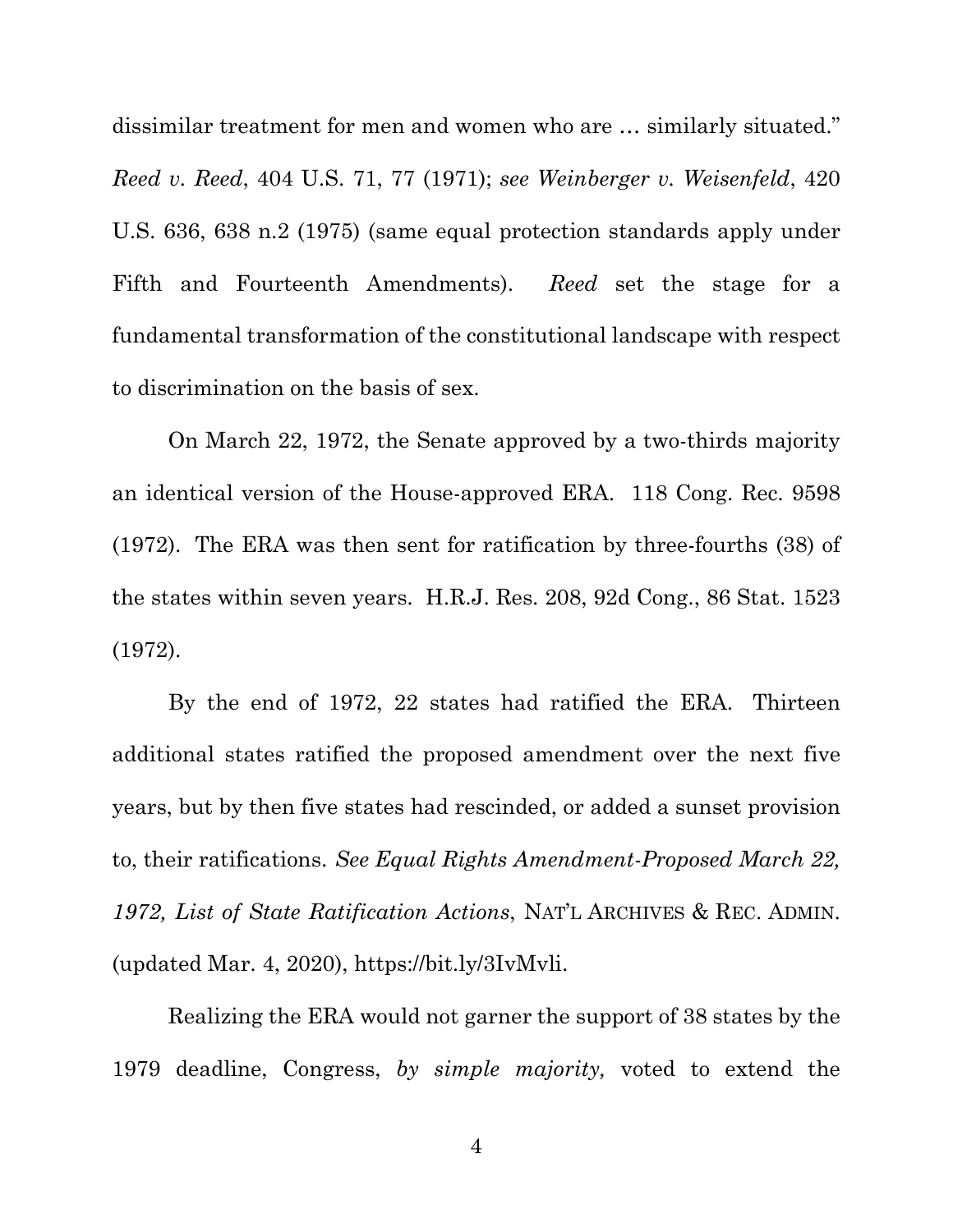ratification deadline until June 20, 1982. H.R.J. Res. 638, 95th Cong., 92 Stat. 3799 (1978). No additional states ratified the ERA before this "extension" expired.

Neither Virginia, Nevada, nor Illinois ratified the ERA during the seven-year ratification period, nor the (improperly passed) extension. But in March 2017, to celebrate the 45th anniversary of the ERA passing Congress, Nevada symbolically voted to endorse the ERA. Illinois followed suit in May 2018. And Virginia in January 2020.

#### **SUMMARY OF THE CASE**

<span id="page-16-0"></span>On January 30, 2020, Plaintiff States filed this action against David S. Ferriero, the United States Archivist ("Archivist"), in his official capacity. The complaint sought mandamus relief to compel the Archivist to publish and certify the ERA as part of the Constitution, claiming that Virginia had become the 38th state to ratify the amendment. Compl. at ¶¶ 54-55, *Virginia v. Ferriero*, 525 F. Supp. 3d 36 (D.D.C. 2021) (No. 1:20 cv-00242-RC), ECF No. 1.

On March 5, 2021, the district court granted the Archivist's motion to dismiss. The court found that because 1 U.S.C. § 106b did not impose a duty on the Archivist to consider as valid ratifications state

5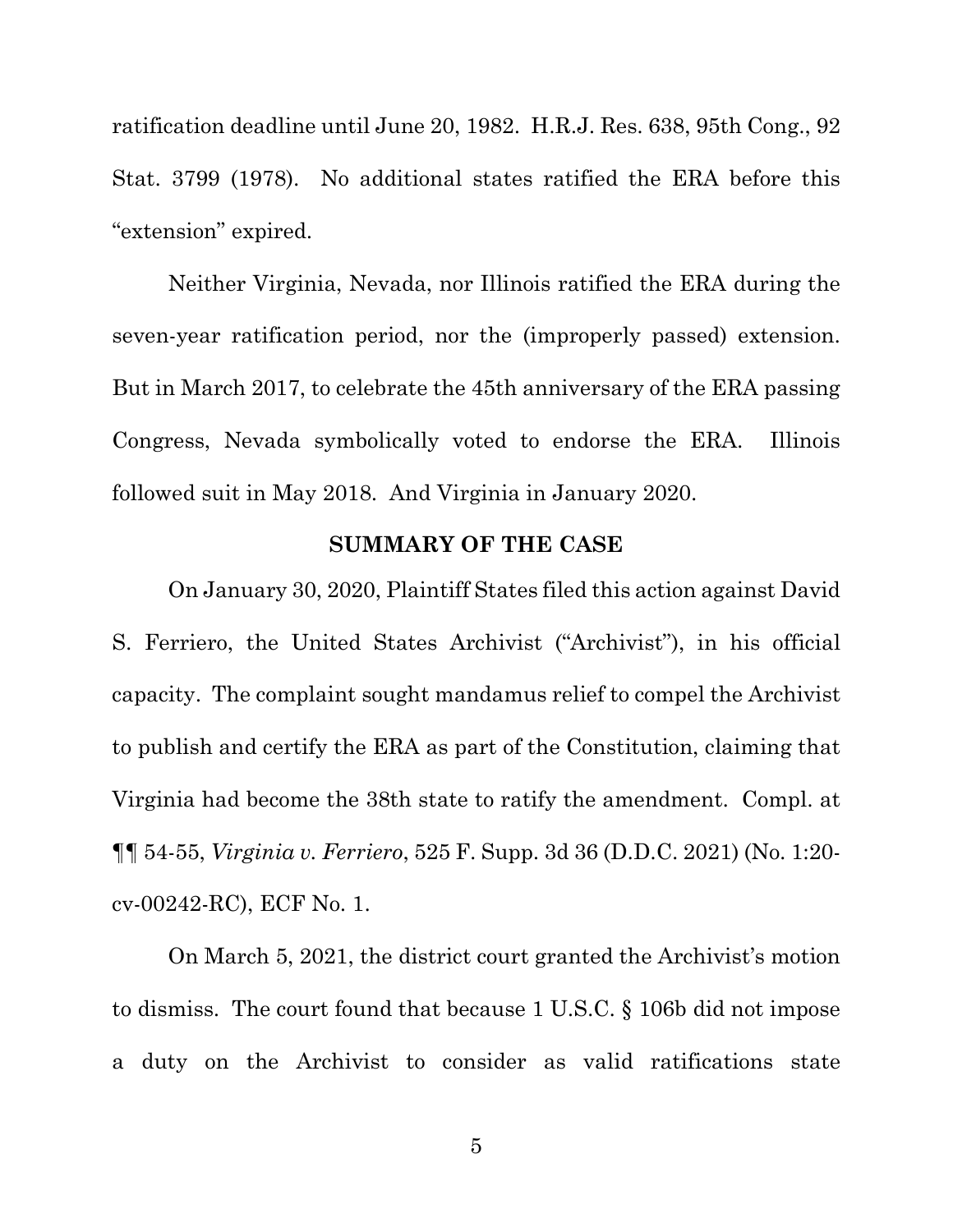endorsements that occurred well outside the ERA's congressionally imposed deadline, Plaintiff States were not entitled to mandamus relief.

#### **ARGUMENT**

<span id="page-17-0"></span>Much has happened in the world during the half-century since Rep. Griffiths introduced the ERA. Most critically, for this Court's purposes, the deadline for ratification came and went. And decades passed without anyone questioning the ERA was dead.

During this time, American women gained the legal rights that the drafters of the ERA so desperately sought. Indeed, two generations of women have come of age in a country where women are fully equal under law.

More recently, Americans have entered a period of cultural debate over the very definition of the word "sex"—a word that is critical to the meaning and application of the proposed ERA. Thus, Plaintiff States ask this Court to validate an amendment that was never debated by the states that approved the proposal in the 1970s.

Because of the vast changes in the legal status of women and ongoing debate about the legal meaning of the word "sex," it is impossible for this Court to know whether the states that ratified the ERA during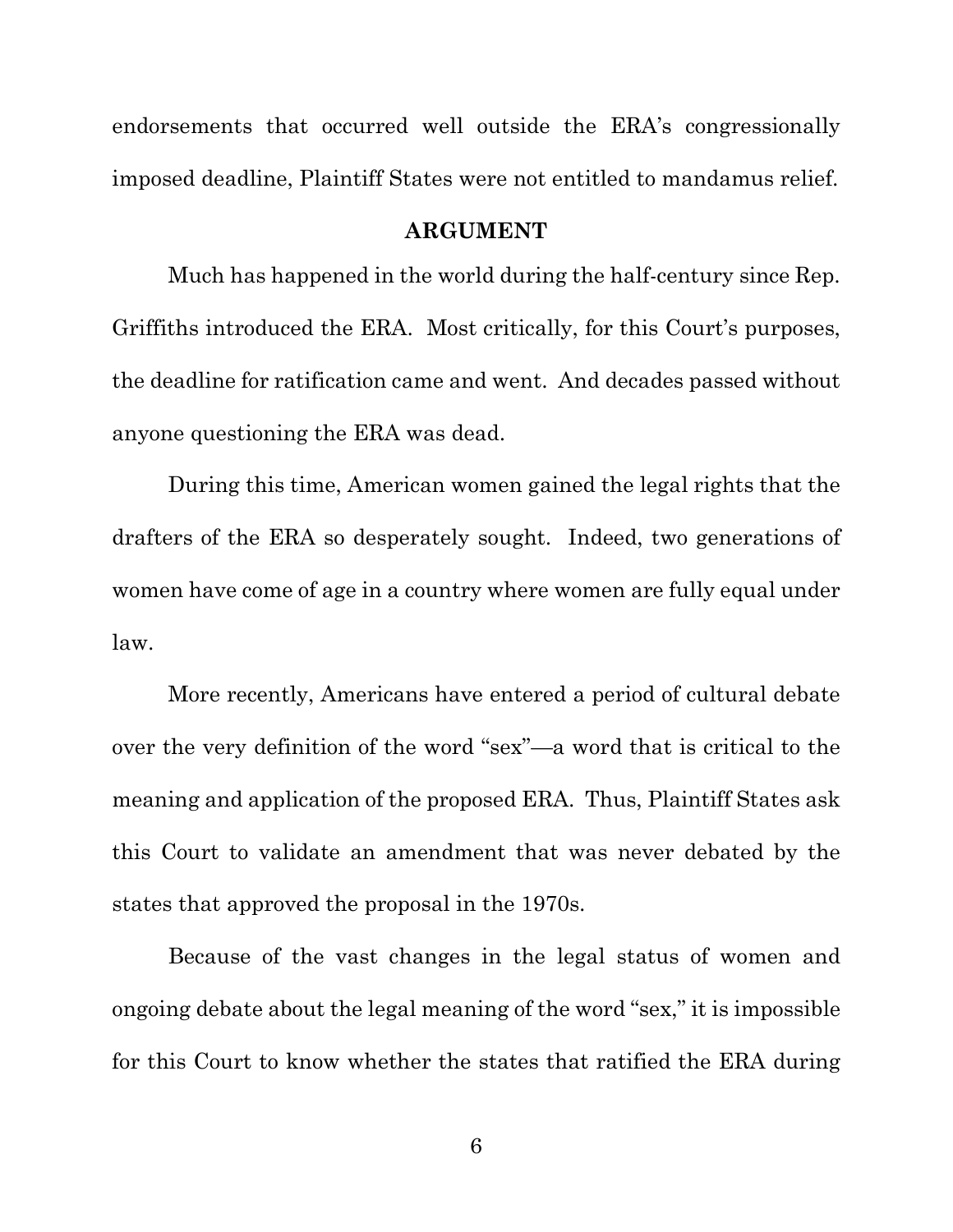the 1970s would do so again today. Perhaps some would. But today's voters—*most* of whom were either not yet born or unable to vote during the ratification period—should have an opportunity to determine, through elected representatives, whether to adopt a measure that would likely eliminate government programs that benefit women and girls and require that the government treat males and females exactly the same, irrespective of circumstance.

The Court should affirm the district court's order dismissing the case.

## <span id="page-18-0"></span>**I. The ERA Cannot Be Ratified Half a Century After It Was Sent to the States.**

According to the Constitution, Supreme Court precedent, and Congress, the time to ratify the 1972 ERA passed decades ago. The ERA is dead, and Plaintiff States' attempt to revive it undermines our system of democratic governance.

#### <span id="page-18-1"></span>**A. The Congressionally Imposed Ratification Deadline Passed Last Century.**

The joint resolution passed by Congress on March 22, 1972, clearly states that the ERA will be valid: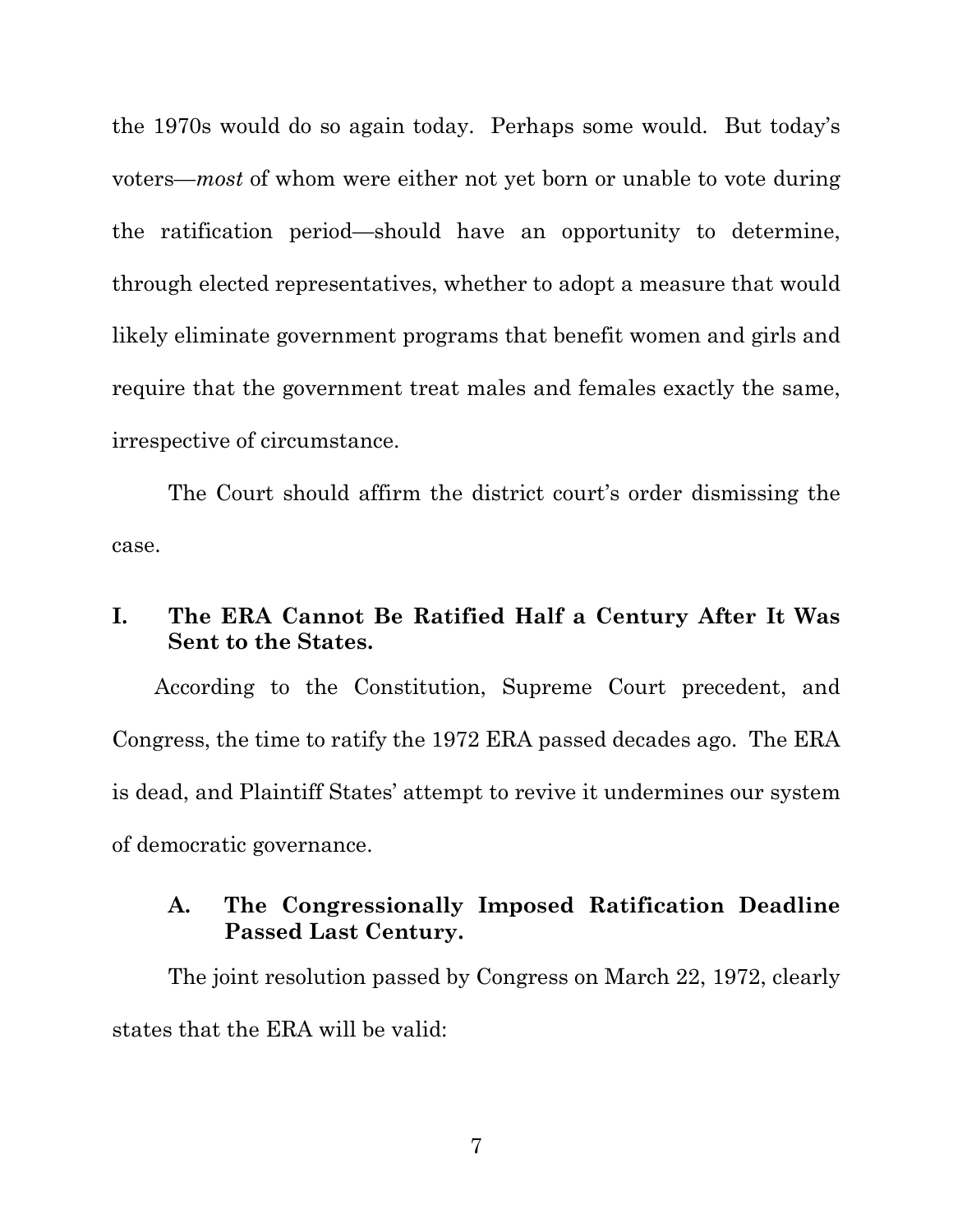as part of the Constitution when ratified by the legislatures of three-fourths of the several States *within seven years* from the date of its submission by the Congress.

H.R.J. Res. 208, 92d Cong., 86 Stat. 1523 (1972) (emphasis added).

That deadline came and went in 1979, without the requisite 38 states. That should be the end of the matter. *See* Thomas Jipping, *Not Your Grandmother's ERA: Why Current Equal Rights Amendment Strategies Will Fail*, HERITAGE FOUND. (Oct. 26, 2021), [https://herit.ag/35ijuev.](https://herit.ag/35ijuev) And for 40 years it was.

But, today, Plaintiff States claim the Archivist—a government official whose job it is to "cause" validly ratified amendments "to be published"—has a duty to publish the ERA as part of our Constitution, despite Congress's express command that the amendment become law *only* if ratified by a date certain. Plaintiff States argue Congress *cannot*  set time limits on ratification. They are mistaken.

In *Dillon v. Gloss*, the Supreme Court found "no doubt" that Congress could "fix a definite period for the ratification" of a constitutional amendment. 256 U.S. 368, 375-76 (1921). In fact, the *Dillon* Court found it "untenable" that the Constitution would even permit such an elongated ratification process. *Id*. at 375. Instead, the

8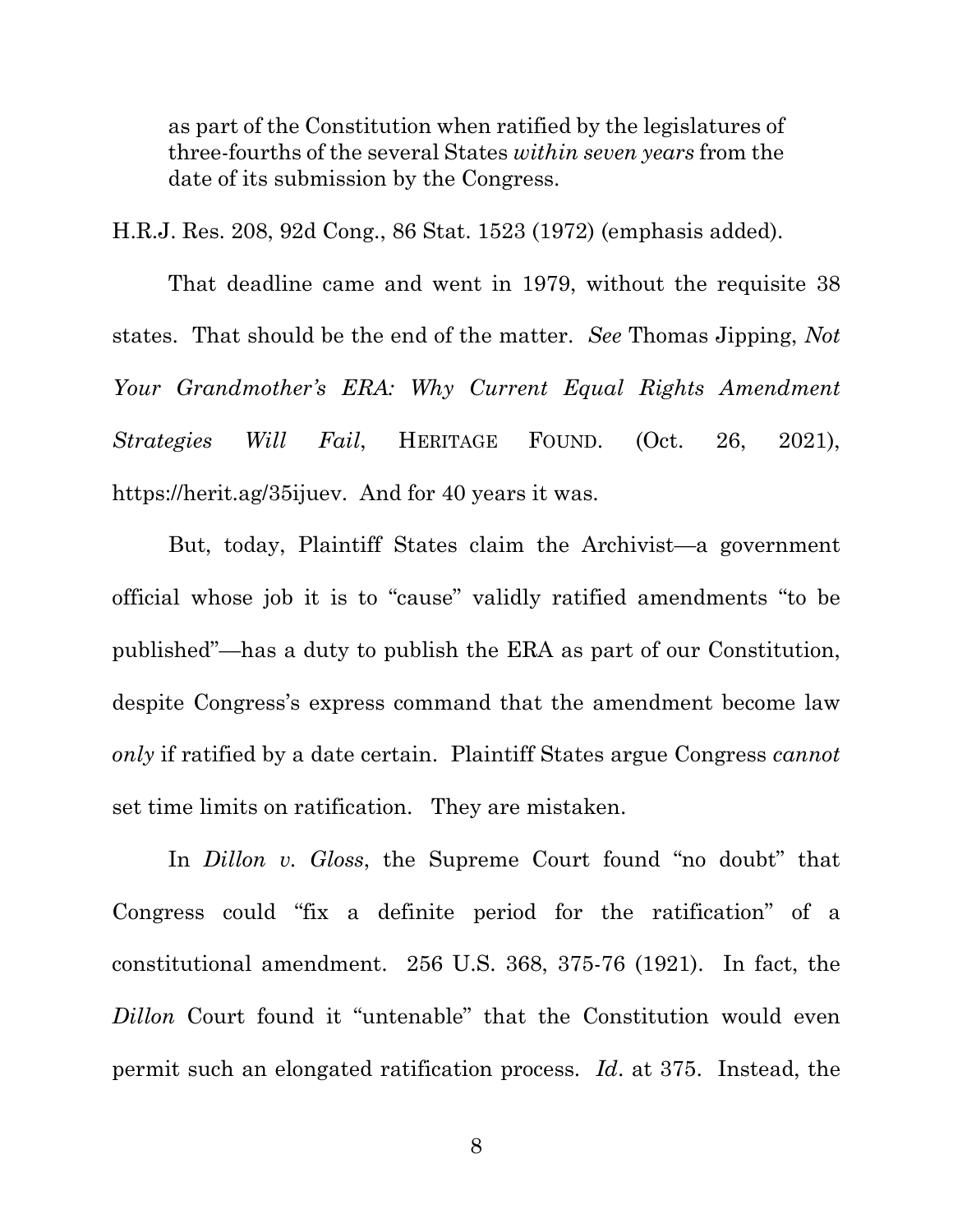Court "conclude[d] that the fair inference or implication from article 5 is that the ratification *must* be within some reasonable time after the proposal." *Id*.

#### <span id="page-20-0"></span>**B. Plaintiff States' Theory of Ratification Undermines Our Democratic System of Government.**

This case exemplifies the dangers of ignoring the time constraints imposed by Congress and the Constitution. Here, two generations of Americans have come of age since the ERA went down in defeat. Indeed, fully 57 percent of eligible voters either were not born or were too young to vote when the ERA was being debated by the states. *See* Charlotte Alter, *The 2020 Election Was a Breakthrough Moment For Young Voters*, TIME (May 18, 2021), <https://bit.ly/3FUHKQs> (in the 2020 election, Millennials and members of Generation Z—born *after* the ERA's ratification deadline passed—comprised 31 percent of the electorate); Yair Ghitza & Jonathan Robinson, *What Happened in 2020*, CATALIST, <https://catalist.us/wh-national/> (last visited Mar. 8, 2022) (another 26 percent of 2020 voters were members of Generation X, born between 1965 and 1981, too young to vote in the 1970s). This significant majority of the electorate has not had the opportunity to debate the ERA or vote for state legislators who support or reject the proposal. Furthermore, as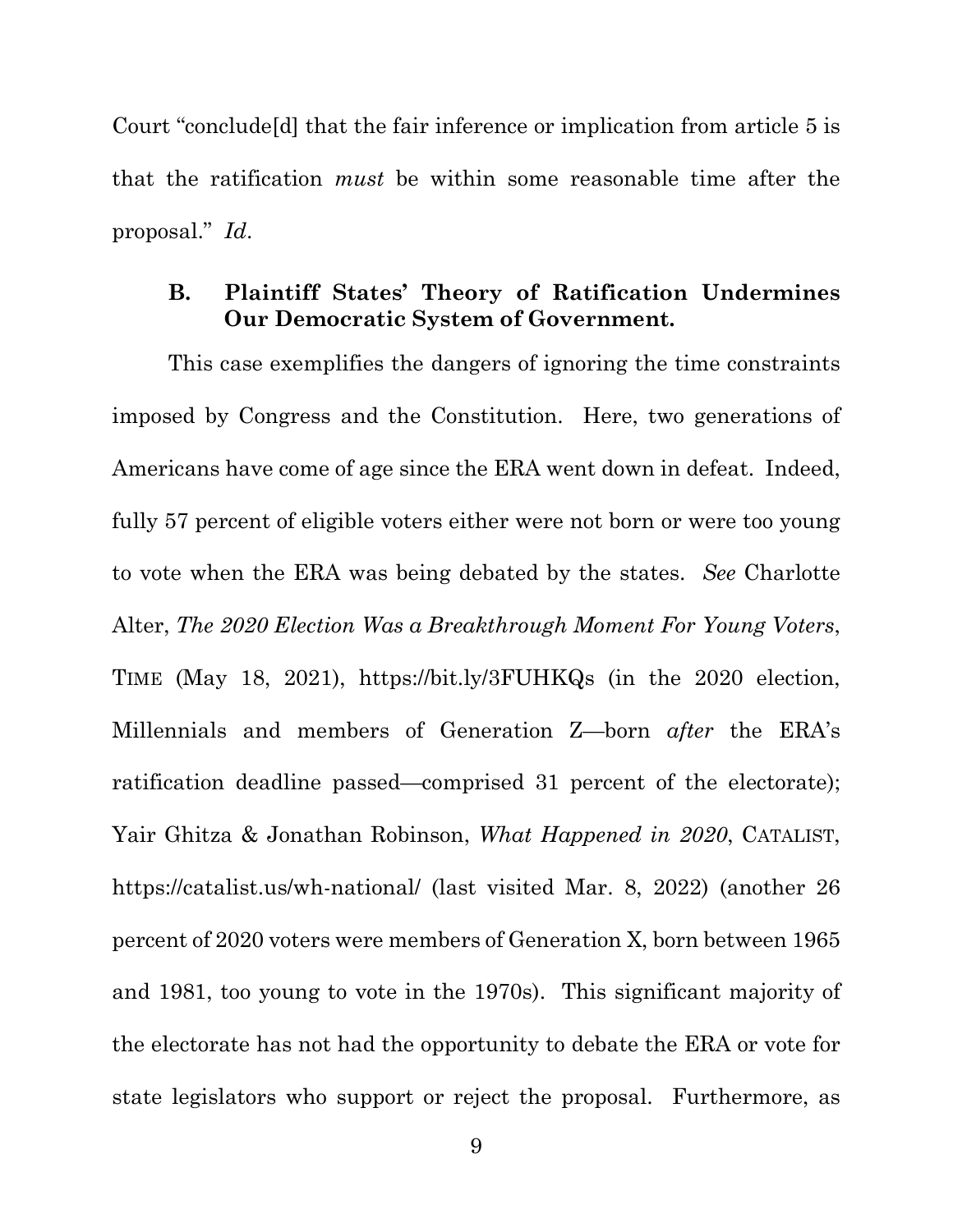explained below, legal and social developments since the ERA was proposed might well give that text—if applied today—a new meaning unanticipated by original ratifiers. All of this contradicts the core holding in *Dillon* that ratification must be "contemporaneous" in order to reflect "the will of the people in all sections." 256 U.S. at 375.

The very concept of democracy, that is, majority rule, depends on a time horizon. *See id.* Imagine the Senate takes a vote on the Build Back Better bill after it passes the House, and it receives only 49 "yeas." Then the Senate and House change Congress's longstanding practice of discarding bills not passed within one congressional term. *See*  Saikrishna Bangalore Prakash, *Of Synchronicity and Supreme Law*, 132 HARV. L. REV. 1220, 1263-65 (2019) (discussing Congress's self-imposed time limits on legislation). Imagine further the Senate instructs the clerk to leave the vote open, and in 2060, flush with new residents from the coasts, new Tennessee Senators are elected, and join the "yeas." Has the bill received majority approval? What if the House no longer supports the bill, nor the majority of then-serving Senators? In this hypothetical it is clear that majority support means a majority during *a single snapshot of time*. *See id.* at 1254-55. So too in the context of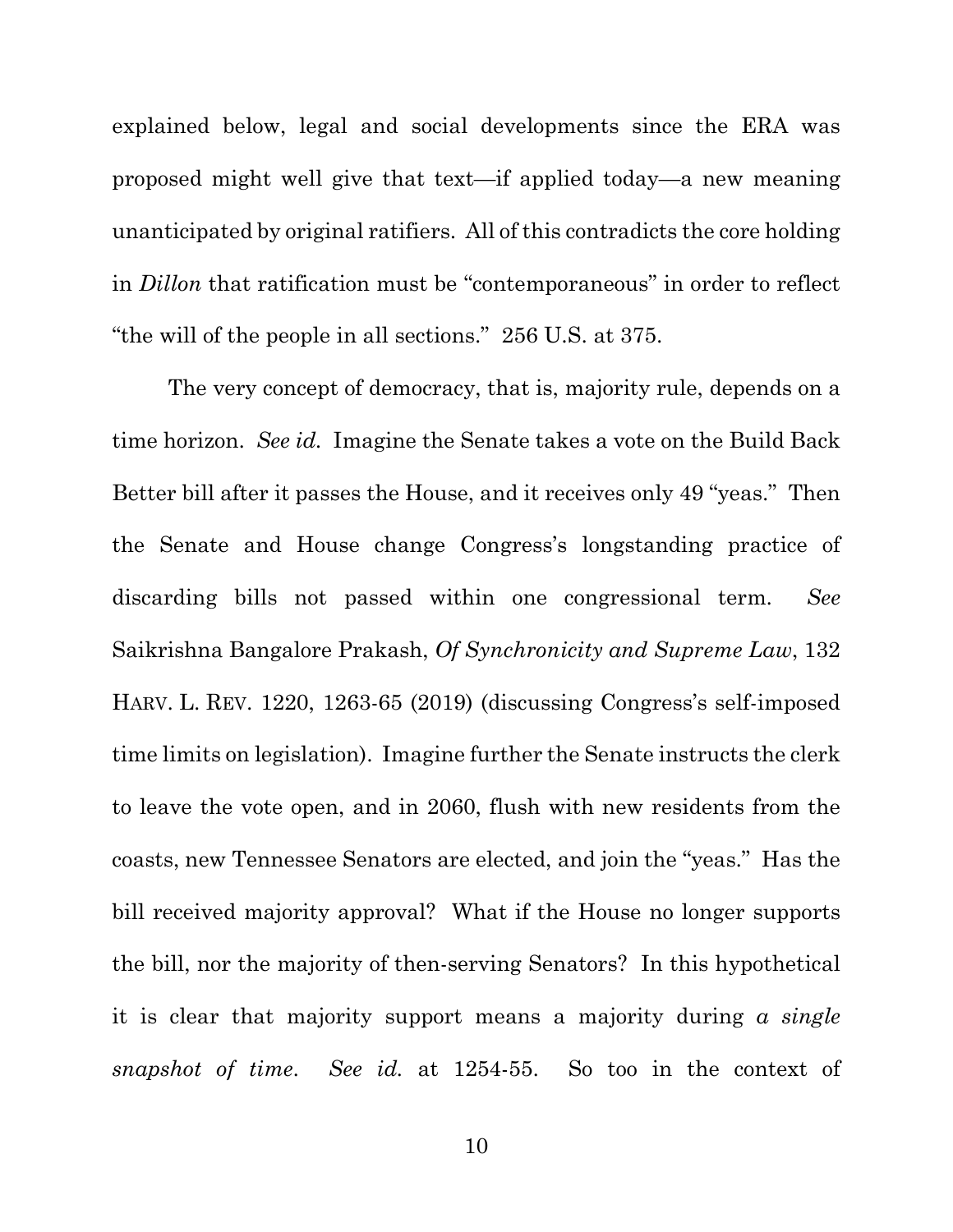constitutional amendments. The super-majority support required to ratify an amendment must occur within a contemporaneous time frame.

Plaintiff States instead ask this Court to adopt a one-way ratchet, where states can change their minds in favor of ratification in perpetuity but can never repeal previous ratifications. That would mean proponents of a particular amendment need only wait it out, collecting ratifications across centuries—or even millennia—until one day they have 38 (or three-quarters of however many states the nation then has). Under such a ruling, any proposed amendment could become part of the Constitution with the present-day support of only *a single state* (where other states had previously ratified but then repealed that amendment). This contradicts the entire purpose of Article V, which is to ensure that changes to our governing charter be made only with super-majorities of popular support. *See Dillon*, 256 U.S. at 375; Prakash, *supra*, at 1224 ("Democracy rests upon majority rule . . . [which] surely demands that the putative majority actually demonstrate that it is a majority.").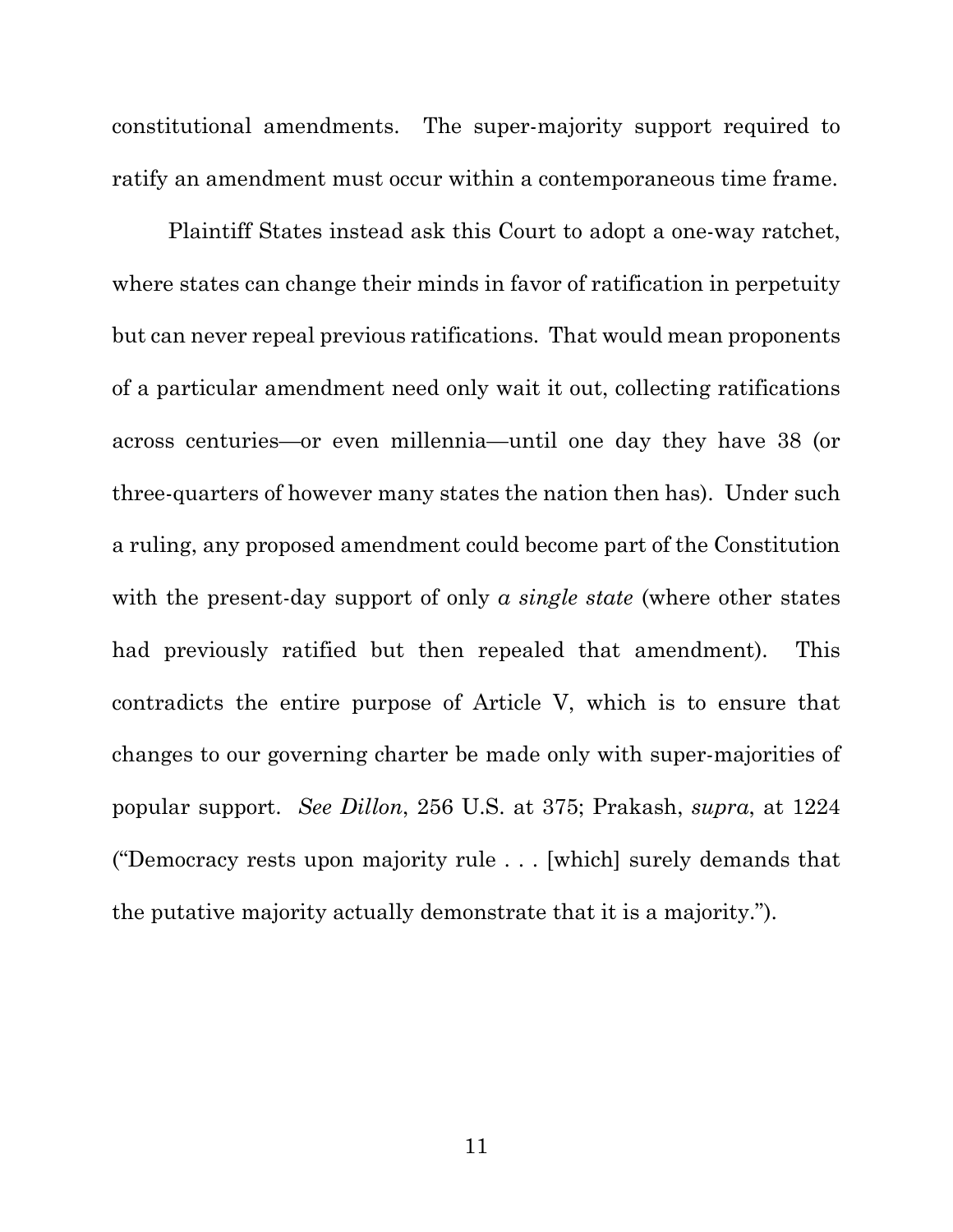<span id="page-23-0"></span>**II. Significant Legal and Social Changes Undermine the Rationale for the ERA and Raise Questions as to the Amendment's Current Meaning.**

Much in this country has changed since the time for ratifying the ERA expired. Given significant shifts in the law and the social and economic status of women, it is far from clear voters would deem that amendment necessary today. Moreover, it is uncertain what the ERA would mean under current precedent. The amendment Plaintiff States pursue is not the amendment other states ratified decades ago.

#### <span id="page-23-1"></span>**A. Although the ERA Failed, America Achieved the Goal of Equal Treatment under Law.**

In 1971, when the House of Representatives approved the ERA, courts had yet to hold that the Equal Protection Clause forbids discriminatory treatment of individuals by the government on the basis of sex. *See, e.g.*, *Bradwell v. Illinois*, 83 U.S. 130, 139 (1872) (rejecting Equal Protection Clause challenge to Illinois's prohibition on women practicing law); *Goesaert v. Cleary*, 335 U.S. 464, 465 (1948) (upholding law banning women from bartending unless "the wife or daughter of the male owner"); *Hoyt v. Florida*, 368 U.S. 57, 64-65 (1961) (upholding law banning women from serving on juries unless they specifically requested to do so).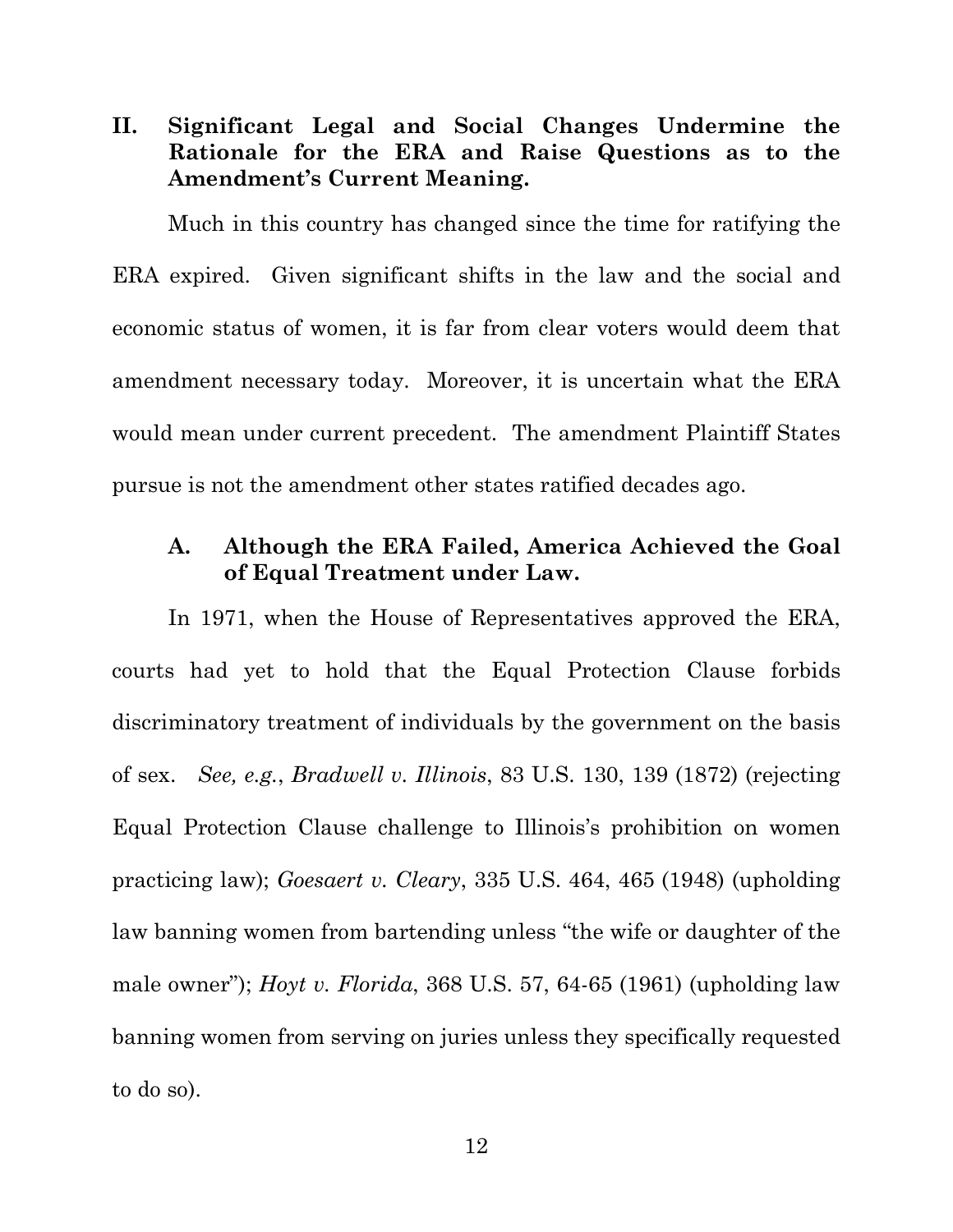The Supreme Court's failure to strike down policies that unjustly discriminated against women drove support for a constitutional amendment that would require courts to do so. Andrew Schepard, *Sex Discrimination and Equal Protection: Do We Need a Constitutional Amendment?*, 84 HARV. L. REV. 1499, 1502 (1971) ("failure to eliminate legal sex discrimination" was "the major motivating force behind the concerned campaign to secure congressional approval of a constitutional amendment.").

But in 1972, while the Senate was debating the proposed ERA, the Supreme Court changed course and for the first time used the Equal Protection Clause to invalidate a law that treated similarly-situated men and women differently. *Reed*, 404 U.S. at 76-77. Over time, the Court applied the equal protection analysis to hold a broad range of sex-specific policies unlawful. *See, e.g., Frontiero v. Richardson*, 411 U.S. 677 (1973) (benefits for military family members); *J.E.B. v. Alabama ex rel. T.B.*, 511 U.S. 127 (1994) (jury selection); *United States v. Virginia*, 518 U.S. 515 (1996) (college admissions). Today, it is clear the Equal Protection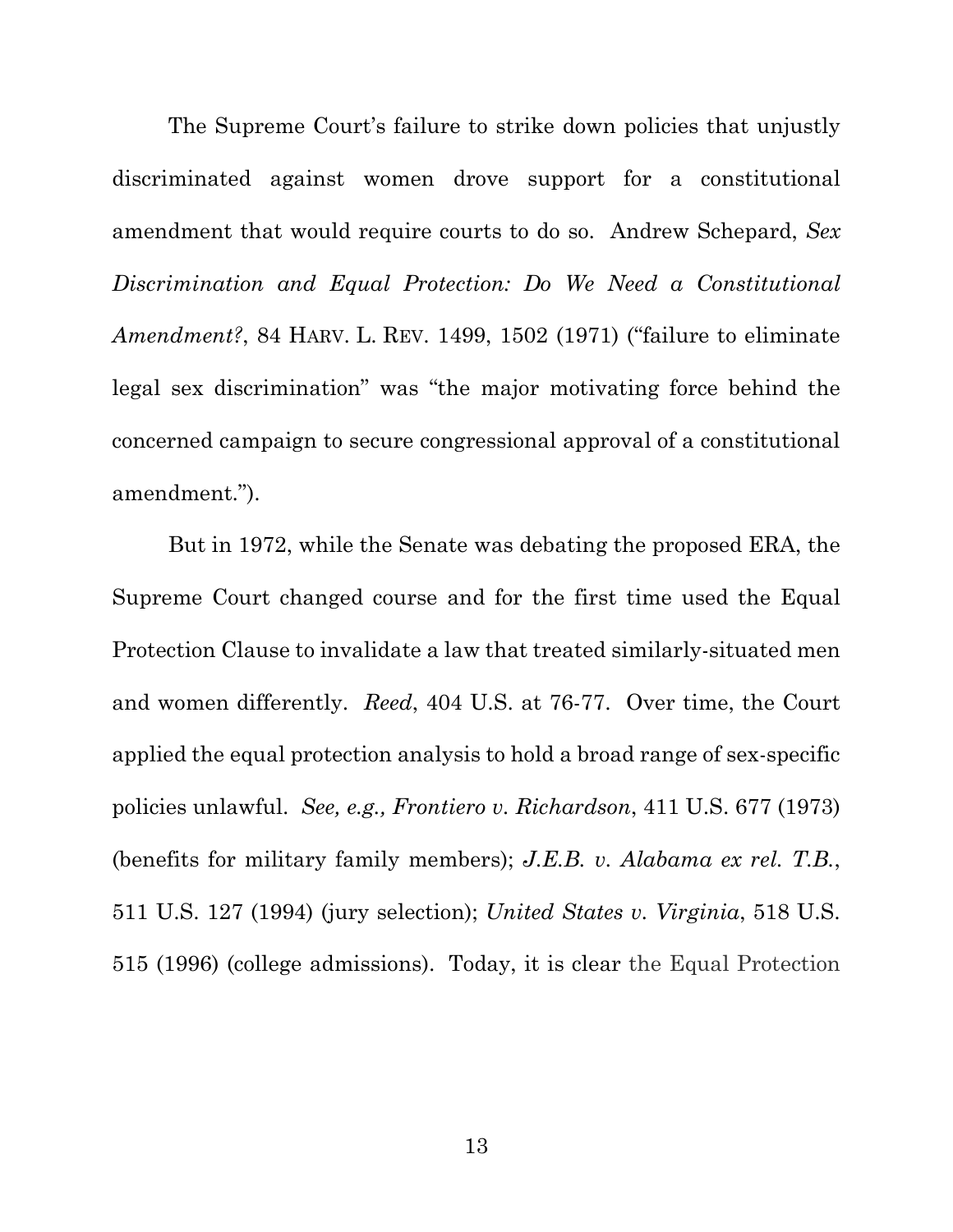Clause of the Constitution outlaws governmental policies that unfairly discriminate on the basis of sex.<sup>2</sup>

Federal law today also contains a plethora of prohibitions on discrimination by both private and public actors. *See, e.g.*, Equal Pay Act, 29 U.S.C. § 206(d); Title VII, 42 U.S.C. § 2000e (prohibiting sex-based discrimination in employment); Title IX, 20 U.S.C. § 1681 (1972) (prohibiting sex-based discrimination in educational programs receiving federal financial assistance);[3](#page-25-1) Equal Credit Opportunity Act, 15 U.S.C. § 1691(a) (prohibiting sex discrimination against credit applicants); Fair

<span id="page-25-0"></span><sup>2</sup> Some *amici* nonetheless suggest women's rights are "insecure" because the Equal Protection Clause does not mention sex. *See Amicus Curiae* Br. of ERA Coalition in Support of Reversal 17 ["ERA Coalition Br."]. But the broad wording of that clause has been its strength, protecting *all*  Americans from myriad harmful classifications. *See, e.g.*, *Loving v. Virginia*, 388 U.S. 1, 11 (1967) (race); *Reed v. Reed*, 404 U.S. 71, 77 (1971) (sex); *Levy v. Louisiana*, 391 U.S. 68, 71-72 (1968) (nonmarital parentage).

<span id="page-25-1"></span><sup>3</sup> The Supreme Court additionally has held that sexual harassment can constitute a form of unlawful sex discrimination prohibited by Titles VII and IX. *See, e.g.*, *Meritor Sav. Bank v. Vinson*, 477 U.S. 57 (1986) (sexually hostile work environment can provide basis for claim of sex discrimination under Title VII); *Gebser v. Lago Vista Indep. Sch. Dist.*, 524 U.S. 274 (1998) (school's failure to act when notified of teacher-onstudent sexual harassment may constitute sex discrimination under Title IX); *Davis v. Monroe Cnty. Bd. of Ed.*, 526 U.S. 629 (1999) (school's failure to act when notified of student-on-student sexual harassment may constitute sex discrimination under Title IX).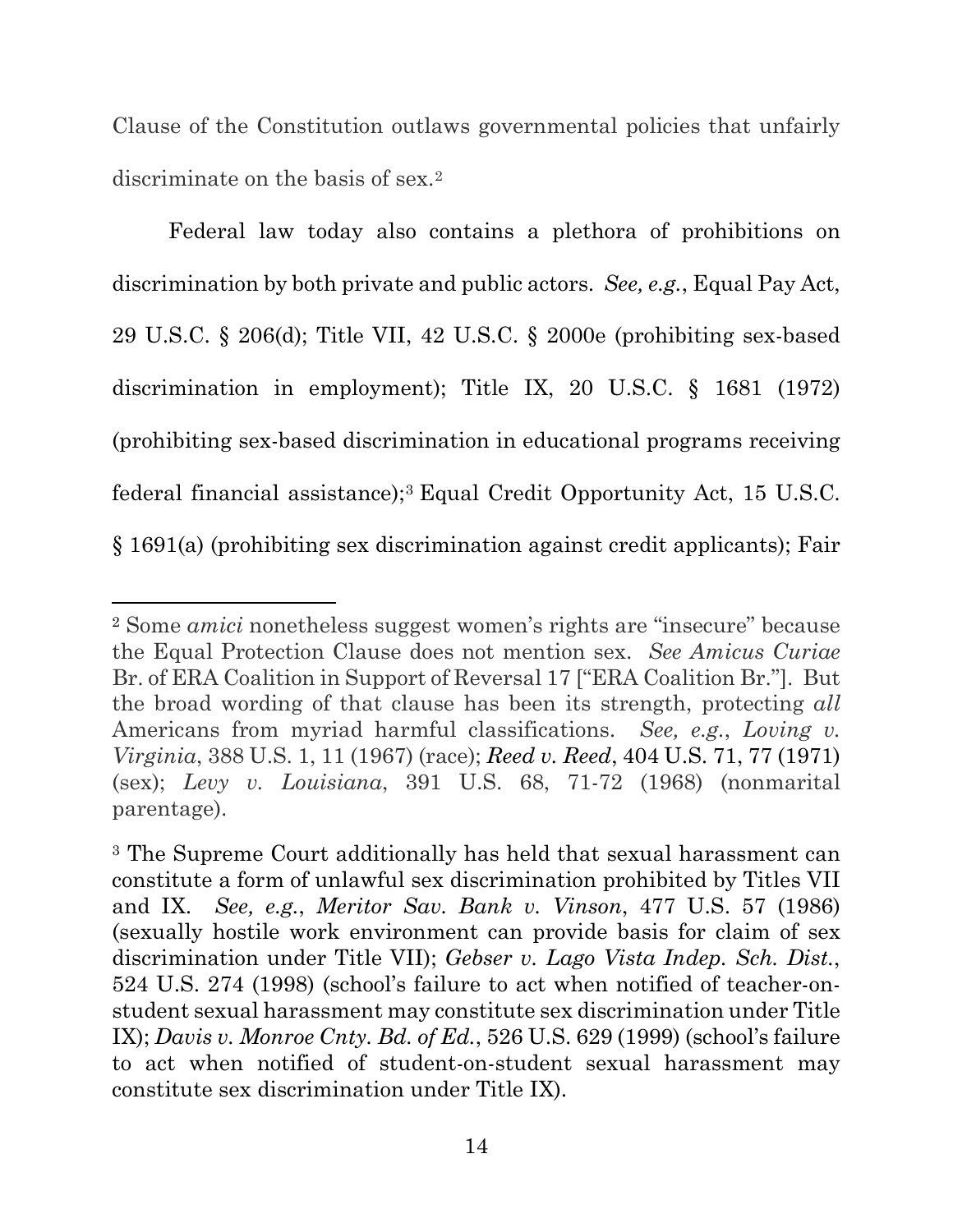Housing Act, 42 U.S.C. § 3604 (prohibiting sex discrimination in sale, rental, and financing of housing); Pregnancy Discrimination Act, 42 U.S.C. § 2000e(k) (requiring employers to treat pregnant women the same as other similarly capable employees).

Over time, Congress has not only strengthened but also added support structures for those anti-discrimination laws. The Violence Against Women Act, for example, protects women from acts of sex-based violence by strengthening federal penalties for repeat offenders, creating the National Domestic Violence Hotline, and authorizing grants to local law enforcement entities to investigate and prosecute violent crimes against women. Lisa N. Sacco, *The Violence Against Women Act (VAWA): Historical Overview, Funding, and Reauthorization*, CONG. RSCH. SERV. (Apr. 23, 2019), [https://fas.org/sgp/crs/misc/R45410.pdf.](https://fas.org/sgp/crs/misc/R45410.pdf)

Interpreting the Constitution in *Dillon*, the Supreme Court recognized that "it is only when there is deemed to be a necessity therefor that amendments are to be proposed." 256 U.S. at 375. Congress, voters, and their duly elected representatives could easily conclude no such necessity exists under the legal landscape today. Indeed, as the late Justice Ruth Bader Ginsburg, an early supporter of the ERA, once

15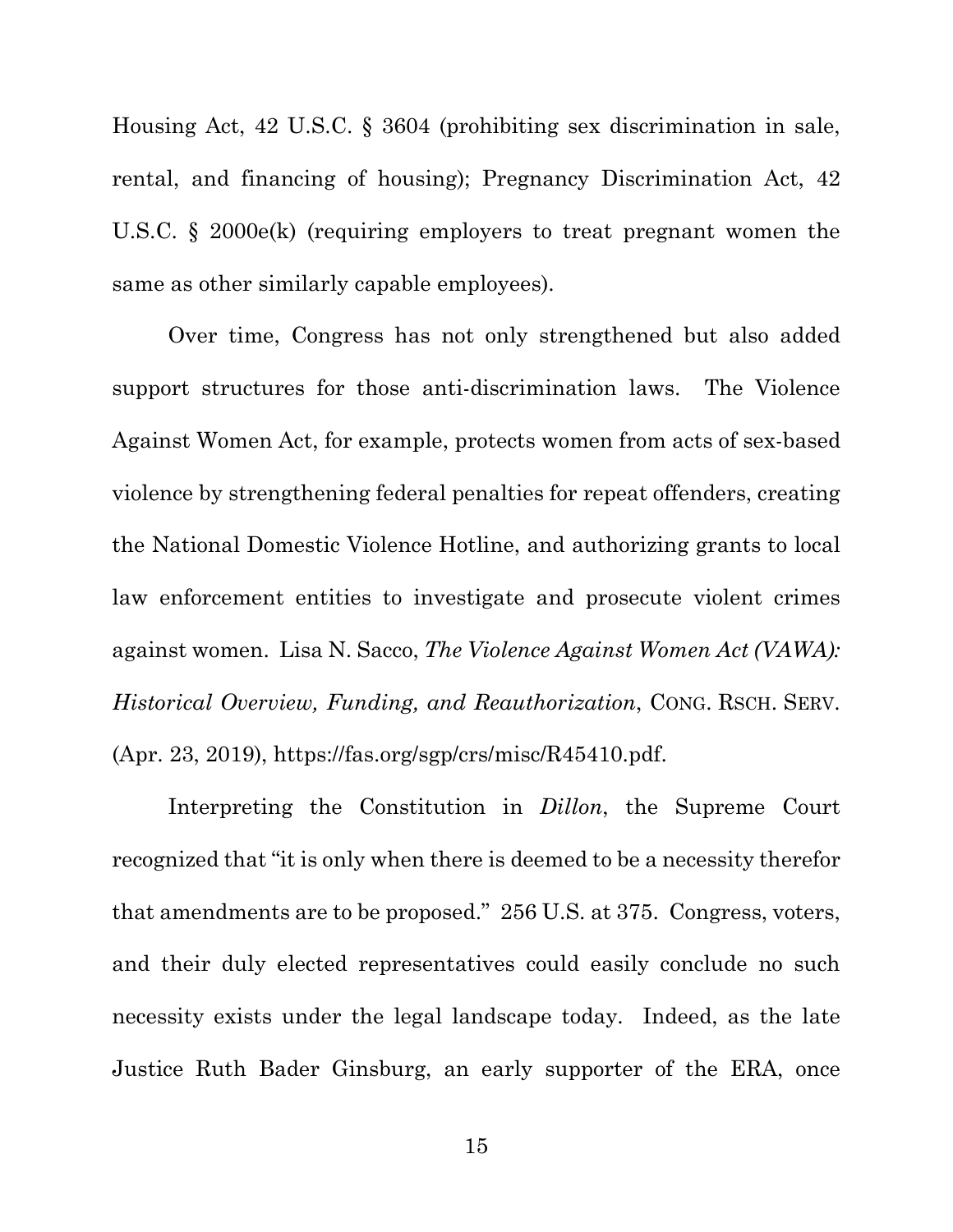observed, today "[t]here is no practical difference between what has evolved and the ERA." Reva B. Siegal, *Constitutional Culture, Social Movement Conflict and Constitutional Change: The Case of the de facto ERA*, 94 CAL. L. REV. 1323, 1334 (2006) (quoting Justice Ginsburg). *Accord* Erika Bachiochi, *The Contested Meaning of Women's Equality*, 46 NAT'L AFFS. (Winter 2021),<https://bit.ly/3nQeRie>("successful legislative and litigation strategies women's-rights advocates pursued in the early 1970s" have resulted in a "de facto ERA").

## <span id="page-27-0"></span>**B. Given the Seismic Changes to the Social and Economic Status of Women, State Legislators Might Not View the ERA as Necessary Today.**

Like the law, the social and economic status of women has changed dramatically in the past half-century.

In 1972, women held only 20 percent of managerial positions. George Guilder, *Women in the Work Force*, THE ATL. (Sept. 1986), [https://bit.ly/3IwQw8Z.](https://bit.ly/3IwQw8Z) But today women hold approximately 52 percent of them. *Labor Force Statistics from the Current Population Survey*, U.S. BUREAU OF LAB. STATS., <https://www.bls.gov/cps/cpsaat11.htm> (last modified Jan. 20, 2022).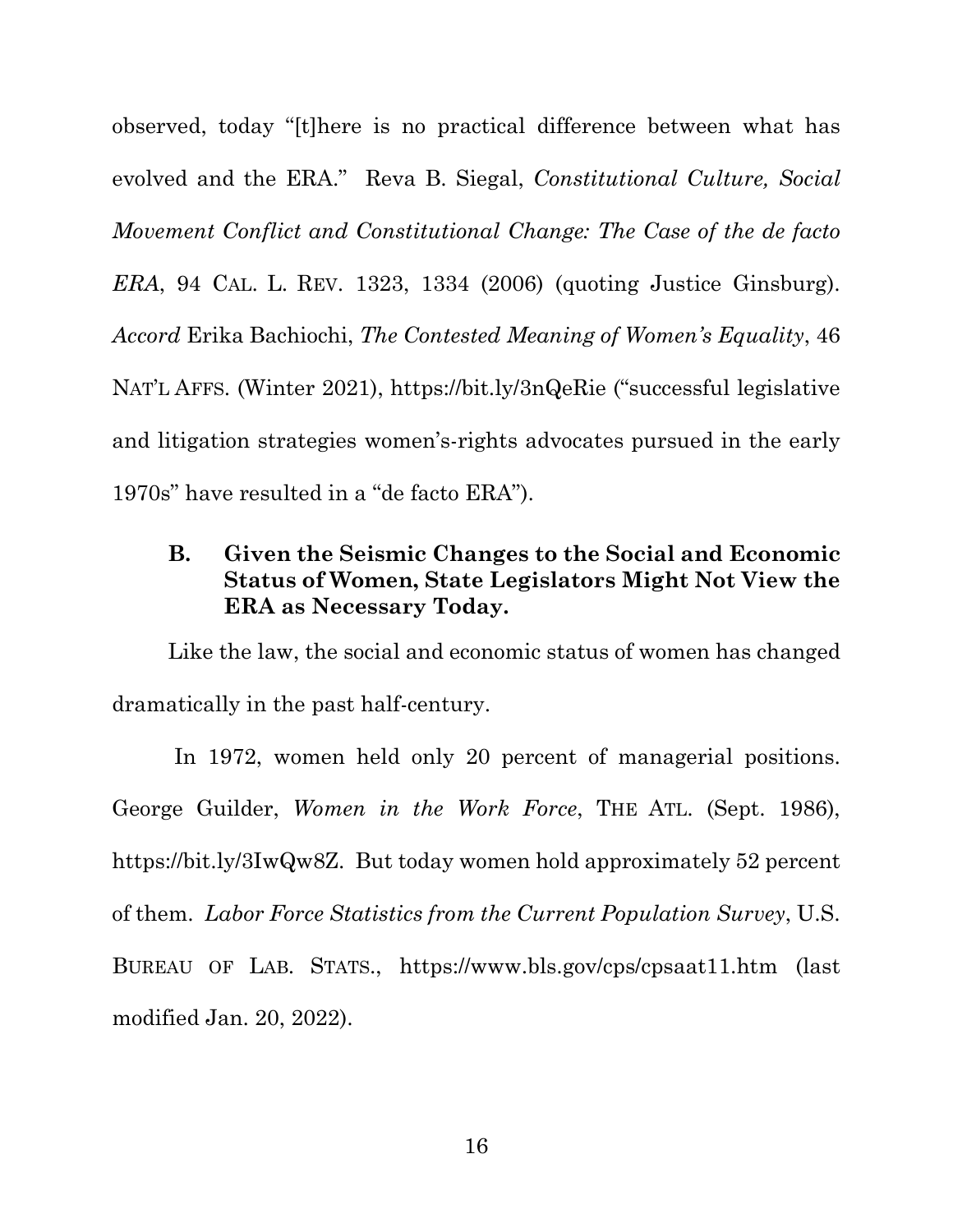The advancement of American women over the past half century is also evident on the playing field. Between 1972 and 2016, the number of women playing college sports increased 545 percent and the number of female high school athletes increased by 990 percent. Beth A. Brooke-Marciniak & Donna de Varona, *Amazing things happen when you give female athletes the same funding as men*, WORLD ECON.F. (Aug. 25, 2016), [https://bit.ly/3fTH5nX.](https://bit.ly/3fTH5nX)

So too have women made gains in the political arena. In 2020, women comprised 53 percent of voters. *See Voting and Registration in the Election of November 2020, Table 1: Reported Voting and Registration, by Sex and Single Years of Age: Nov. 2020*, U.S. CENSUS BUREAU (Apr. 29, 2021), [https://bit.ly/3hpikR8.](https://bit.ly/3hpikR8) Today, a record number of women serve in Congress and state legislatures. Carrie Blazina & Drew DeSilver, *A record number of women are serving in the 117th Congress*, PEW RSCH. CTR. (Jan. 15, 2021), [https://pewrsr.ch/3IxLXLU;](https://bit.ly/3hpikR8) Carl Smith, *The Rise of Women in State Legislatures*, GOVERNING (Mar. 10, 2021), [https://bit.ly/341P7Zd.](https://bit.ly/341P7Zd)

These changes are, perhaps, not surprising, given the massive increase in women's educational attainment during this period. Men, as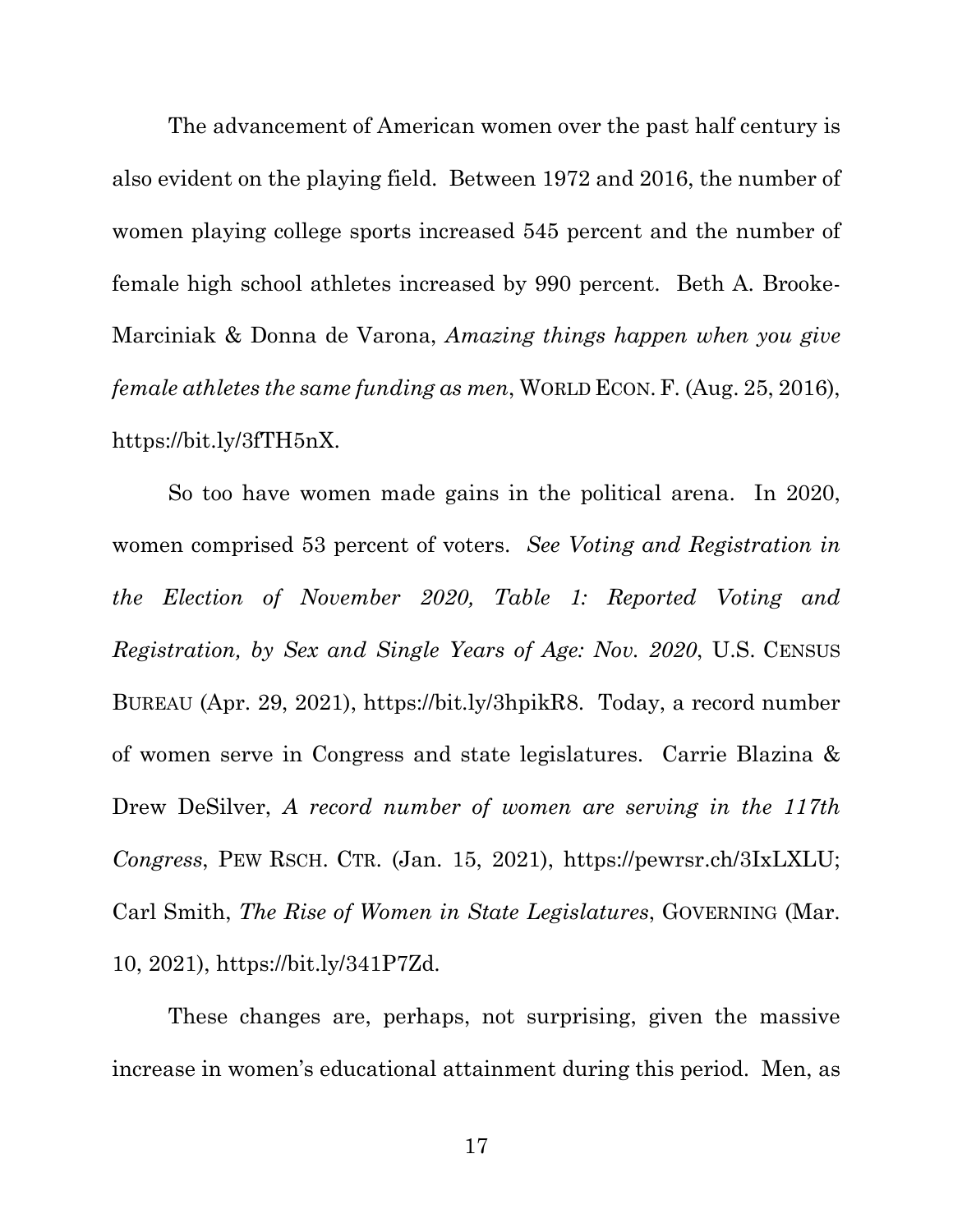a group, were better educated than women in 1971. But by 2019, women earned 57 percent of all Bachelor's degrees (compared to 44 percent in 1972) and 60 percent of all Master's degrees (compared to 40 percent in 1972). *See* Nat'l Ctr. for Educ. Stats., *Table 322.20: Bachelor's degrees conferred by postsecondary institutions, by race/ethnicity and sex of student: Selected Years, 1976-77 through 2018-19,* DIG. EDUC. STAT. (July 2020), [https://bit.ly/3KFj7uN;](https://bit.ly/3KFj7uN) Nat'l Ctr. for Educ. Stats., *Table 323.20: Master's degrees conferred by postsecondary institutions, by race/ethnicity and sex of student: Selected Years, 1976-77 through 2018- 19*, DIG. EDUC. STAT. (June 2020), [https://bit.ly/3tZ0uw7;](https://bit.ly/3tZ0uw7) Nat'l Ctr. for Educ. Stats., *Table 310: Degrees conferred by degree-granting institutions, by level of degree and sex of student: Selected Years, 1869-70 through 2021-22*, DIG. EDUC. STAT. (June 2012), [https://bit.ly/3KHRuRF.](https://bit.ly/3KHRuRF) Today women outnumber men in both law school and medical school. *Law School Rankings by Female Enrollment (2020)*, ENJURIS, <https://bit.ly/33FIkEZ> (last visited Jan. 23, 2022); Brendan Murphy, *Women in medical schools: Dig into latest record-breaking numbers,* AM. MED. ASS'N (Sept. 21, 2021), [https://bit.ly/3u4f8BY.](https://bit.ly/3u4f8BY)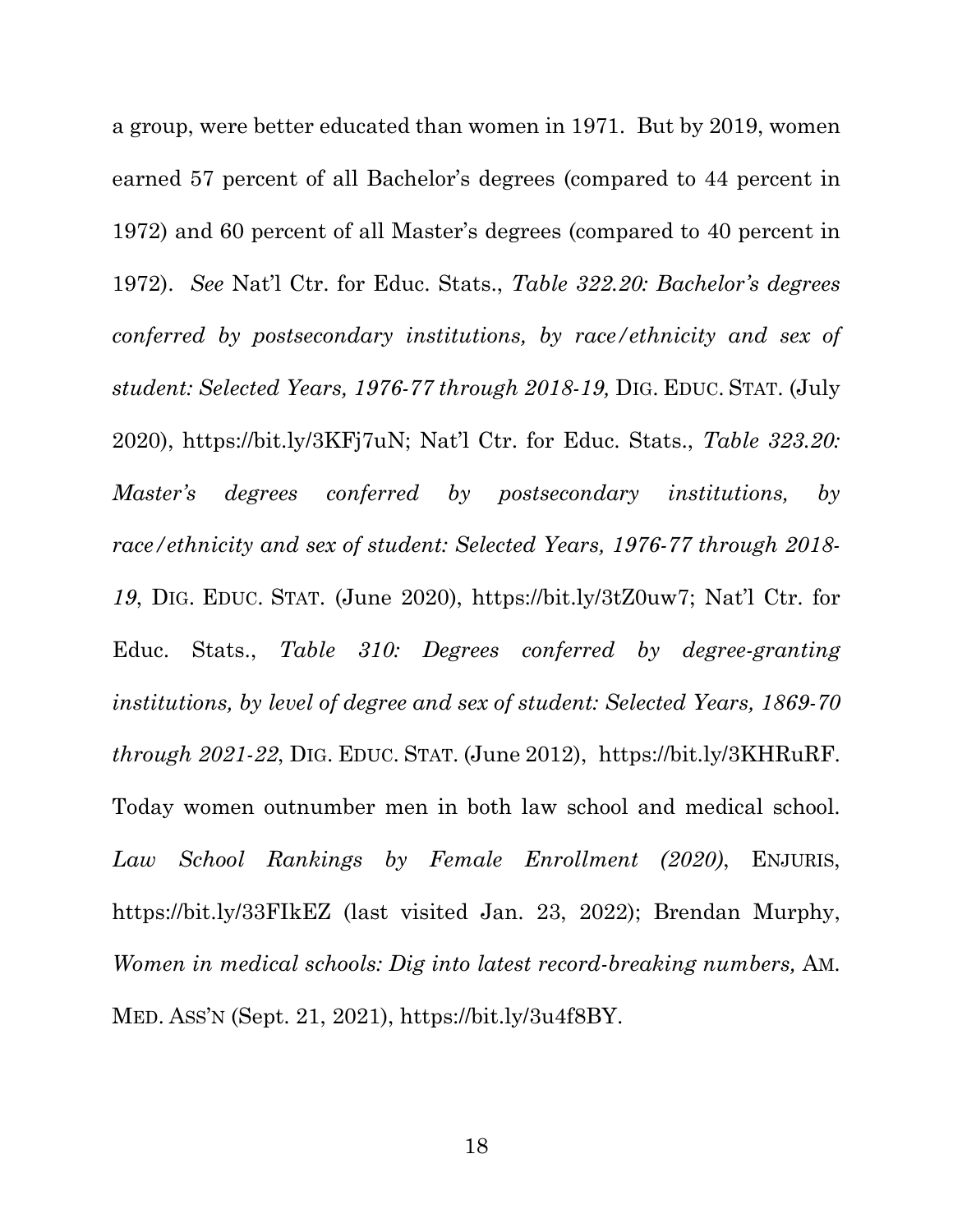The notion that women in 2022 need constitutional change to preserve equal rights strikes many women as deceiving, if not dismissive of their many accomplishments. These spectacular achievements, combined with legal changes ensuring equal treatment under law, would surely impact whether voters and their duly elected representatives would deem the ERA necessary today.

## <span id="page-30-0"></span>**C. Adopting the ERA on Top of Our Current Anti-Discrimination Framework Could Have Significant Consequences to Which States Have Not Consented.**

As detailed above, American law today broadly prohibits the unequal treatment of women the ERA was intended to cure. Thus, it is possible that the decision to add the 1970s ERA to our current Constitution would be viewed by courts as merely symbolic. It is also possible, however, that courts could read the amendment to require something more than just equal treatment of similarly-situated persons irrespective of sex, which current law already provides. That "something more," hinted at in *amicus* briefs, certainly differs from the equal rights for women that state legislators thought they approved in the 1970s.

First, adding the ERA to the Constitution on top of current guarantees of equal protection could lead courts to analyze sex-based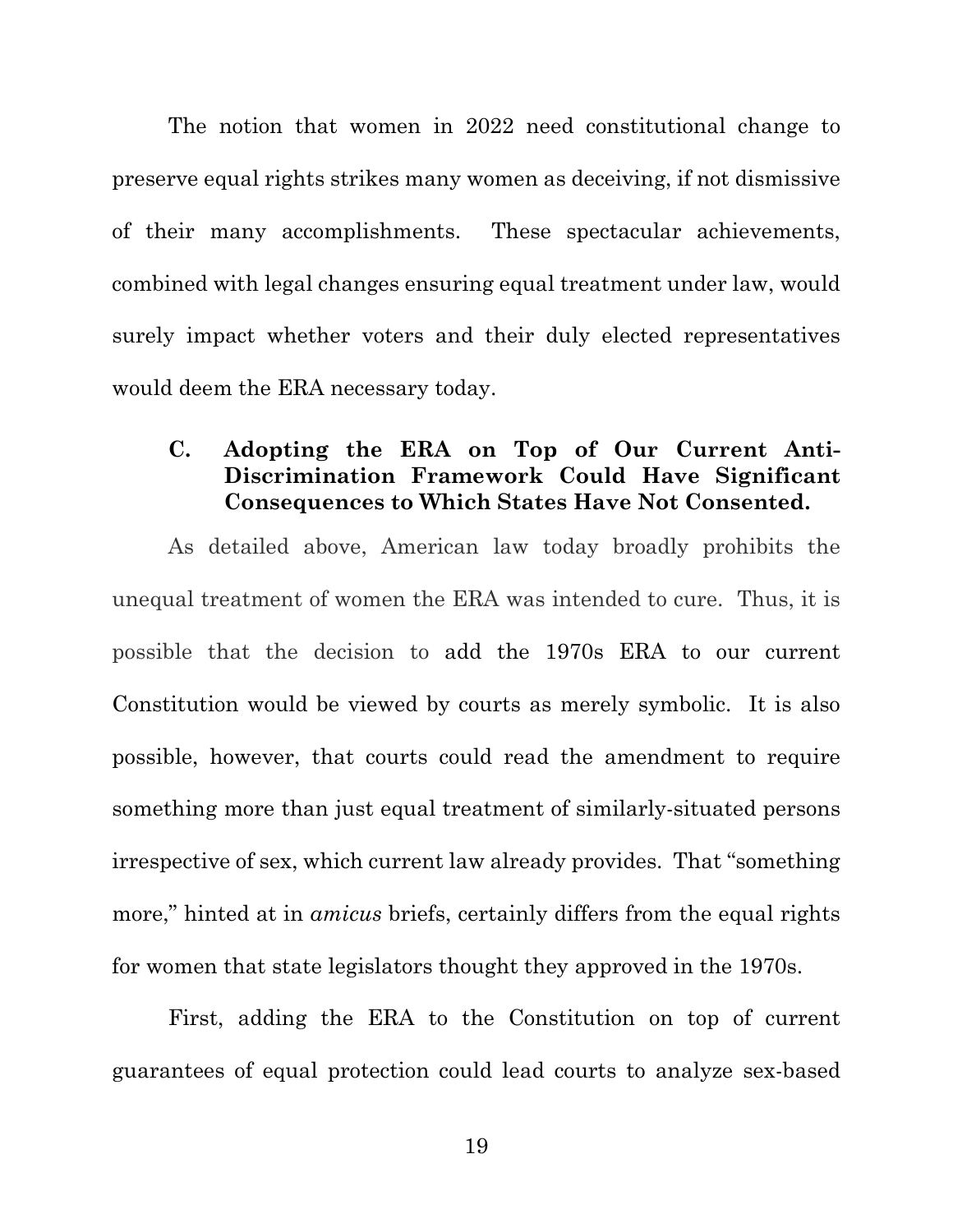policies the same way they analyze policies based on race. Under current equal protection jurisprudence, a race-based policy is unconstitutional unless the government can demonstrate that it is *necessary* for the achievement of a *compelling* government interest. By comparison, a sexbased policy is unconstitutional if it is not *substantially related* to the achievement of *important* governmental objectives. *Compare City of Richmond v. J.A. Croson Co.*, 488 U.S. 469, 493 (1989), *with Craig v. Boren*, 429 U.S. 190, 197 (1976). These different approaches comport with common sense: Racial distinctions are almost never justifiable, where biological sex differences sometimes provide relevant grounds for distinction. Maintaining separate prisons for male and female inmates makes obvious sense, for example, but housing black and white inmates separately does not. *See Women Prisoners of D.C. Dep't of Corr. v. District of Columbia*, 93 F.3d 910, 926 (D.C. Cir. 1996) (citing *Pitts v. Thornburgh*, 866 F.2d 1450 (D.C. Cir. 1989)) (segregating inmates by sex is "unquestionably constitutional"); *see also* Inez Feltscher Stepman, *Don't Revive the ERA,* CITY J. (Feb. 27, 2020), [https://bit.ly/3g01NCJ.](https://bit.ly/3g01NCJ)

Intermediate scrutiny of sex-based policies has allowed courts to accommodate legitimate distinctions between males and females while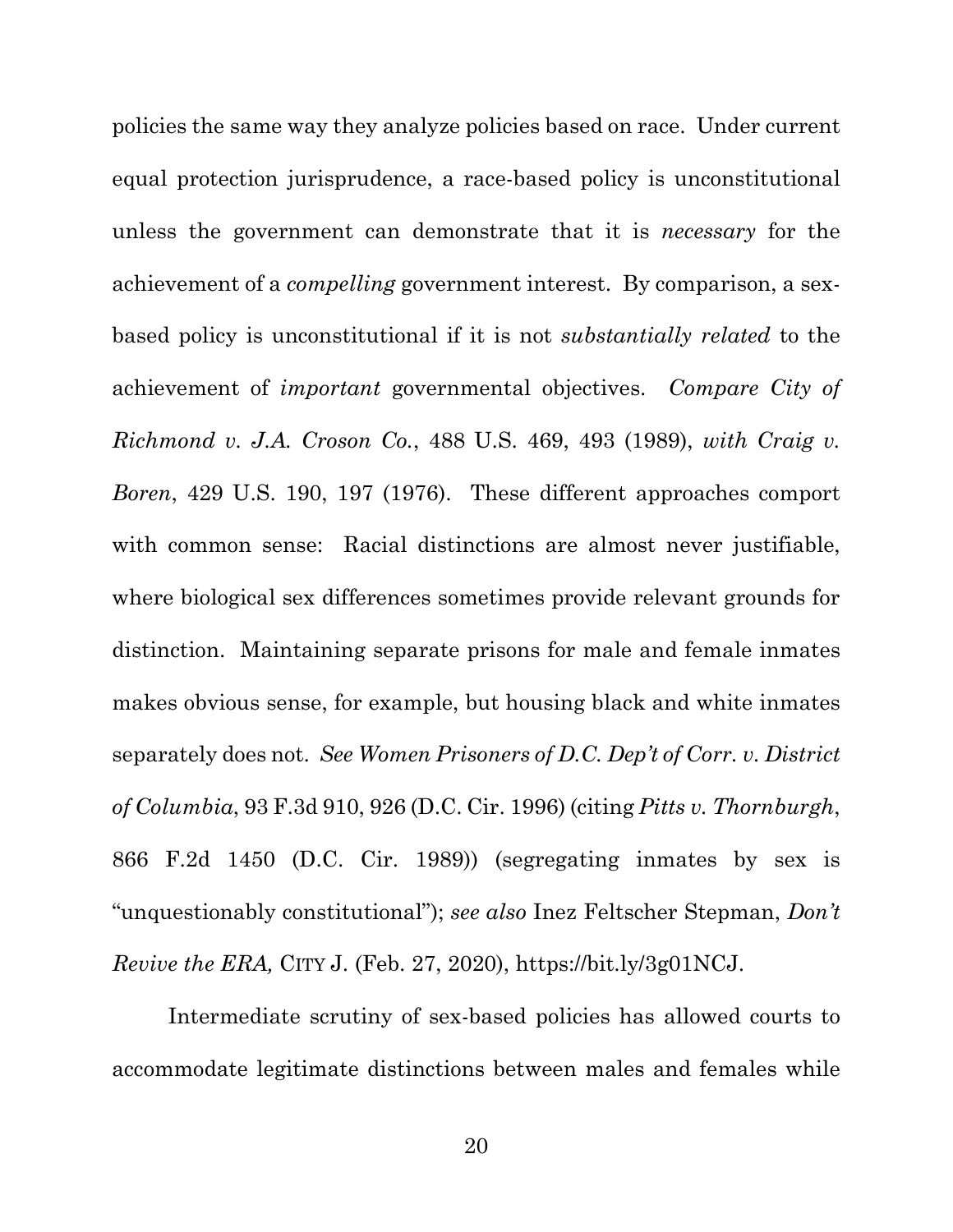still prohibiting harmful sex discrimination. The Supreme Court has, for example, declared unconstitutional a law providing that husbands, but not wives, can be required to pay alimony upon divorce, *Orr v. Orr*, 440 U.S. 268 (1979), but has permitted a statutory-rape law that punished only the older male participant, *Michael M. v. Super. Ct. of Sonoma Cnty.*, 450 U.S. 464 (1981), and the practice of requiring only men to register for the draft, *Rostker v. Goldberg*, 453 U.S. 57 (1981). So too have courts upheld distinctions such as female-only athletic teams, *Clark v. Ariz. Interscholastic Ass'n,* 695 F.2d 1126, 1131 (9th Cir. 1982), and separate public restrooms, *Faulkner v. Jones*, 10 F.3d 226, 232 (4th Cir. 1993).

Had the ERA been adopted in the 1970s, it is likely courts would have interpreted the amendment along the same lines they interpreted the Equal Protection Clause—as a prohibition on discrimination against similarly-situated individuals, *not as a mandate to dissolve every policy that recognizes the truism that men and women are different.* 

If, however, the ERA is added to the Constitution now, courts might very well understand it as requiring more—that is, requiring strict scrutiny of sex-based policies—so as not to render the amendment redundant. *See generally Radlax Gateway Hotel, LLC v. Amalgamated* 

21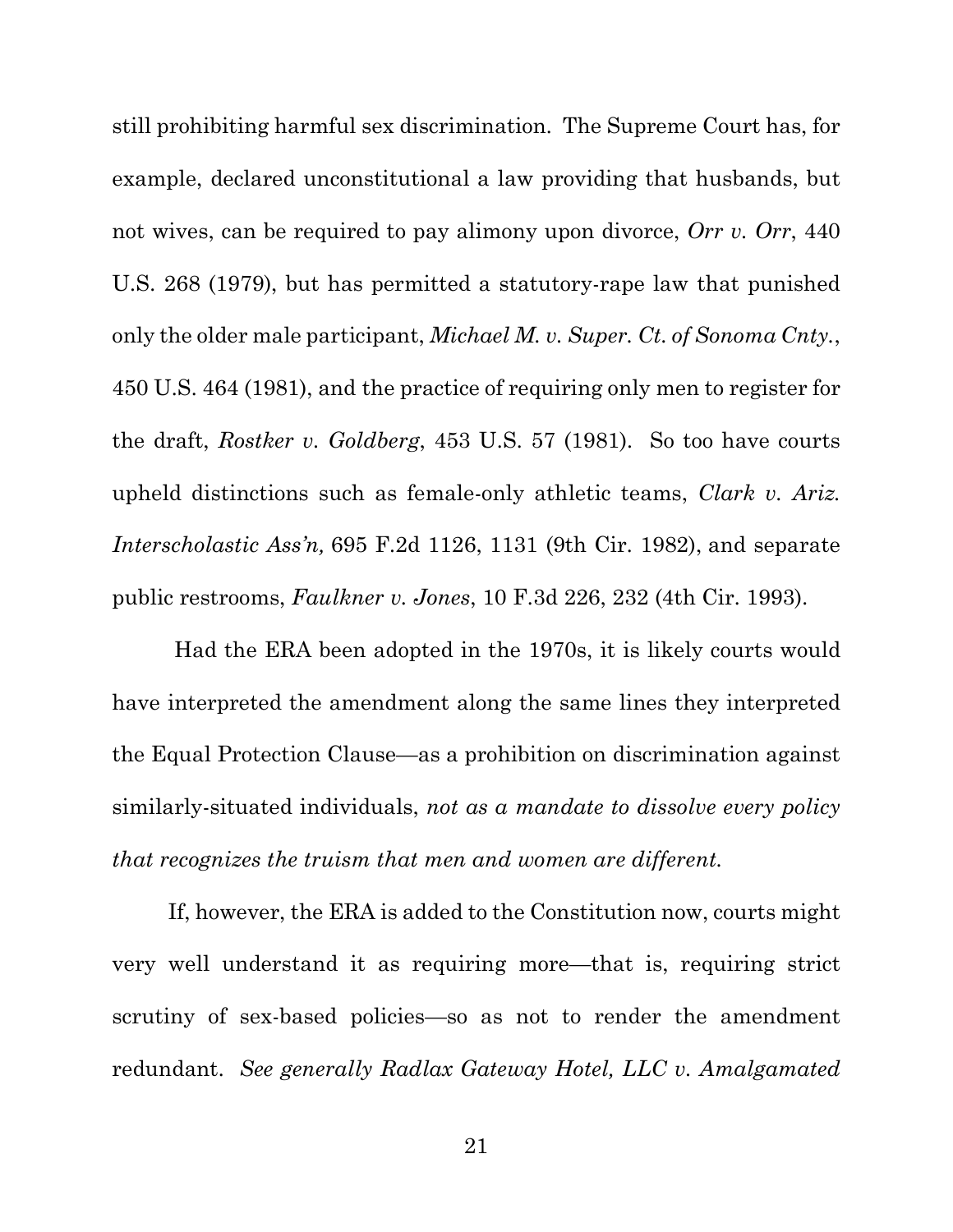*Bank*, 566 U.S. 639, 645 (2012) (applying "cardinal rule that, if possible, effect shall be given to every clause and part of a statute"). This is not speculation: Although the indeterminant text of the ERA says nothing about the level of scrutiny that should apply, ERA proponents seek and expect it to require strict scrutiny of all sex-based policies and classifications. *See, e.g.*, Br. for *Amici Curiae* Generation Ratify and Ten Other Youth-Led Orgs. in Support of Pls.-Appellants 14 n.35 [hereinafter "Generation Ratify Br."]; ERA Coalition Br. 16; Lisa Baldez, *The U.S. might ratify the ERA. What would change?,* WASH. POST (Jan. 23, 2020), [https://wapo.st/3ubYlgL.](https://wapo.st/3ubYlgL)

Applying strict scrutiny to sex would restrict, if not eliminate, necessary flexibility to take sex into account where biology is relevant, such as, for example, in the case of separate-sex athletic teams at public colleges and schools. *See, e.g.*, *Att'y Gen. v. Mass. Interscholastic Athletic Ass'n*, 378 Mass. 342, 363-64 (1979) (under state Equal Rights Amendment, public schools are forbidden from barring males from trying out for or competing on women's sports teams). It could also render unlawful hundreds (if not thousands) of programs designed to support women and girls—programs such as the Special Supplemental Nutrition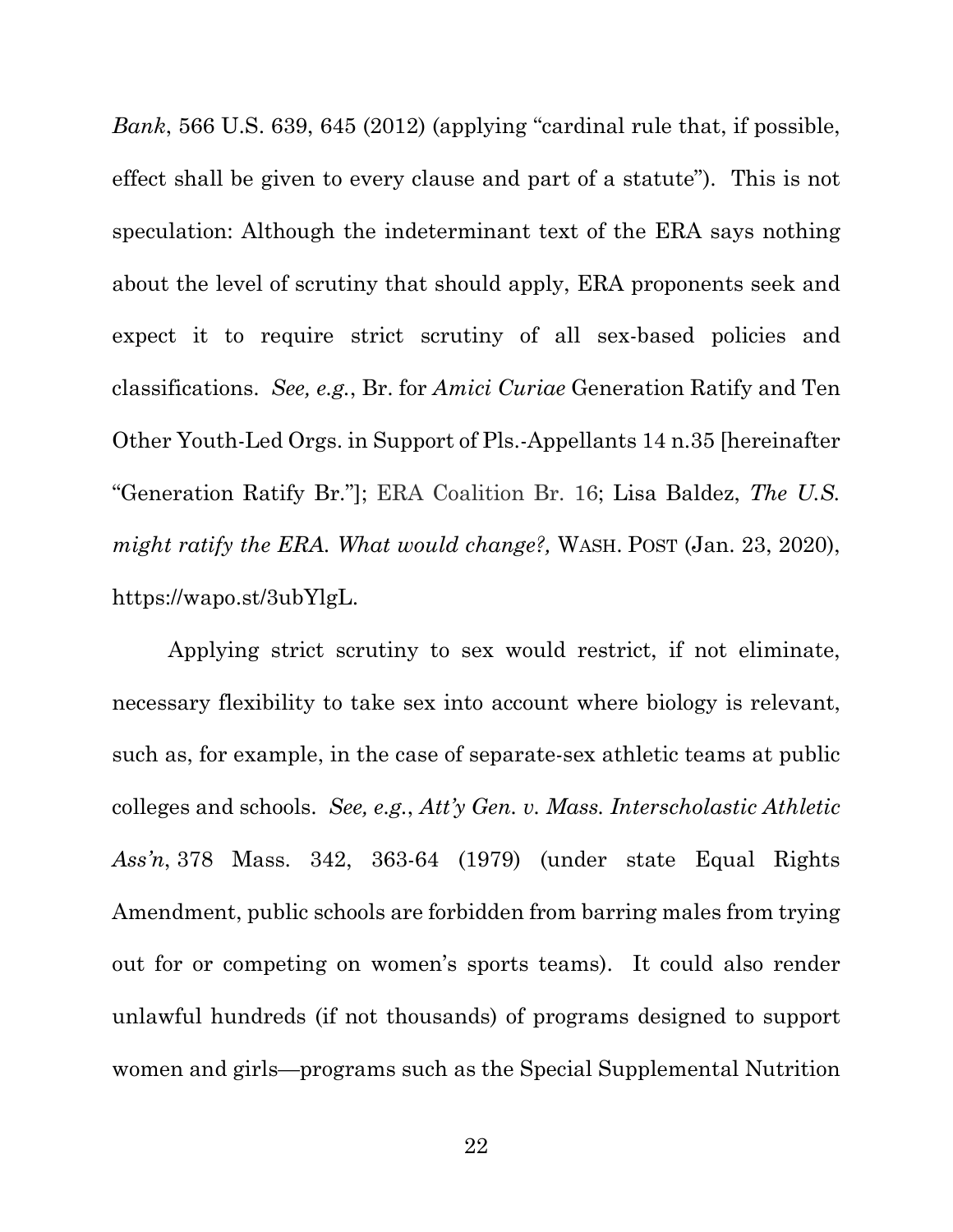Program for Women, Infants, and Children; federal grants that attempt to increase the participation of women and girls in science and math programs; and grants administered pursuant to the Violence Against Women Act.

Perhaps most radically, layering the ERA on top of existing constitutional guarantees of equal treatment could be interpreted to require, not just *equal treatment of individuals*, but *equal societal outcomes for males and females as groups*. *See* Sarah M. Stephens, *At the End of Our Article III Rope: Why We Still Need the Equal Rights Amendment*, 80 BROOK. L. REV. 397, 418 (2015) ("Under the ERA, evidence of a purpose or intent to discriminate would not be required to invalidate governmental action that has a disparate impact on gender."); *Why We Need an Equal Rights Amendment*, ERA COAL. FUND FOR WOMEN'S EQUAL., <https://bit.ly/3IGnPXm> (last visited Jan. 27, 2022) (ERA will "provide the possibility of recourse when women are clearly disadvantaged . . . *without having to prove intent to discriminate*") (emphasis added). *Amici* Generation Ratify, for example, suggest the ERA is broad enough to rectify all sorts of societal disparities—including the unequal participation of women in certain careers—and require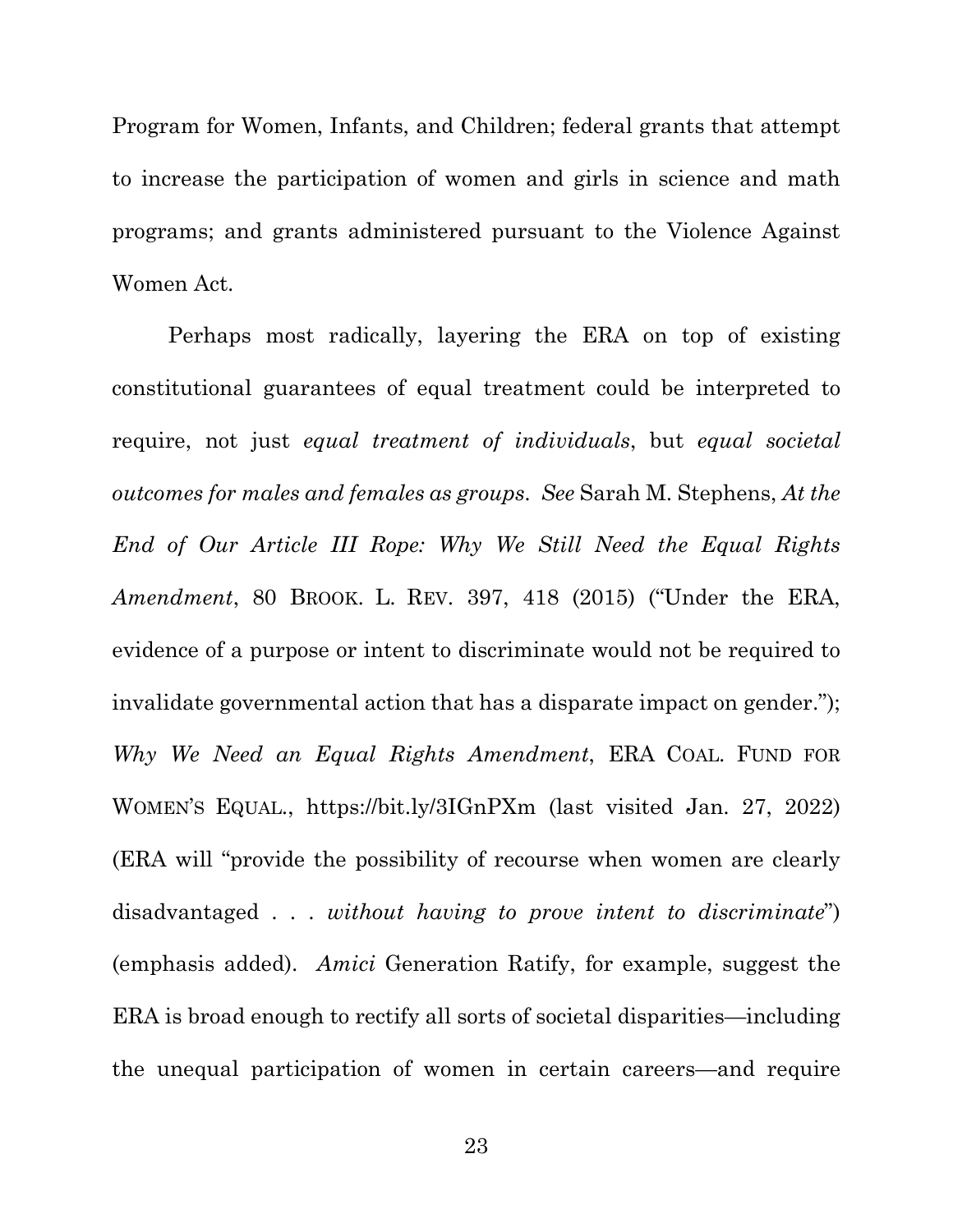statistical parity in all walks of life, from schools to the workplace. *See*  Generation Ratify Br. 13-14, 17, 21-24. Such an approach would also require that women register for the selective service and could require the military to send equal numbers of women and men into combat. Moreover, and paradoxically, statistical parity requirements could strip women of opportunities when they happen to be represented in higher numbers than men (such as in higher education).

The potentially radical impact of allowing the 1972 ERA to become part of the Constitution today is described quite clearly by *amici* Generation Ratify, which highlight as suspect entirely neutral laws, such as sales taxes, that may disparately impact women. Generation Ratify Br. 14 n.35 (discussing potential illegality of applying sales tax on menstrual products). This shift would go far beyond current jurisprudence for even strict-scrutiny categories such as race, where the Supreme Court has always required unconstitutional government action to have a discriminatory purpose, not just a disparate impact. *See Washington v. Davis*, 426 U.S. 229, 239 (1976); *City of Cuyahoga Falls v. Buckeye Cmty. Hope Found.*, 538 U.S. 188, 194 (2003).

24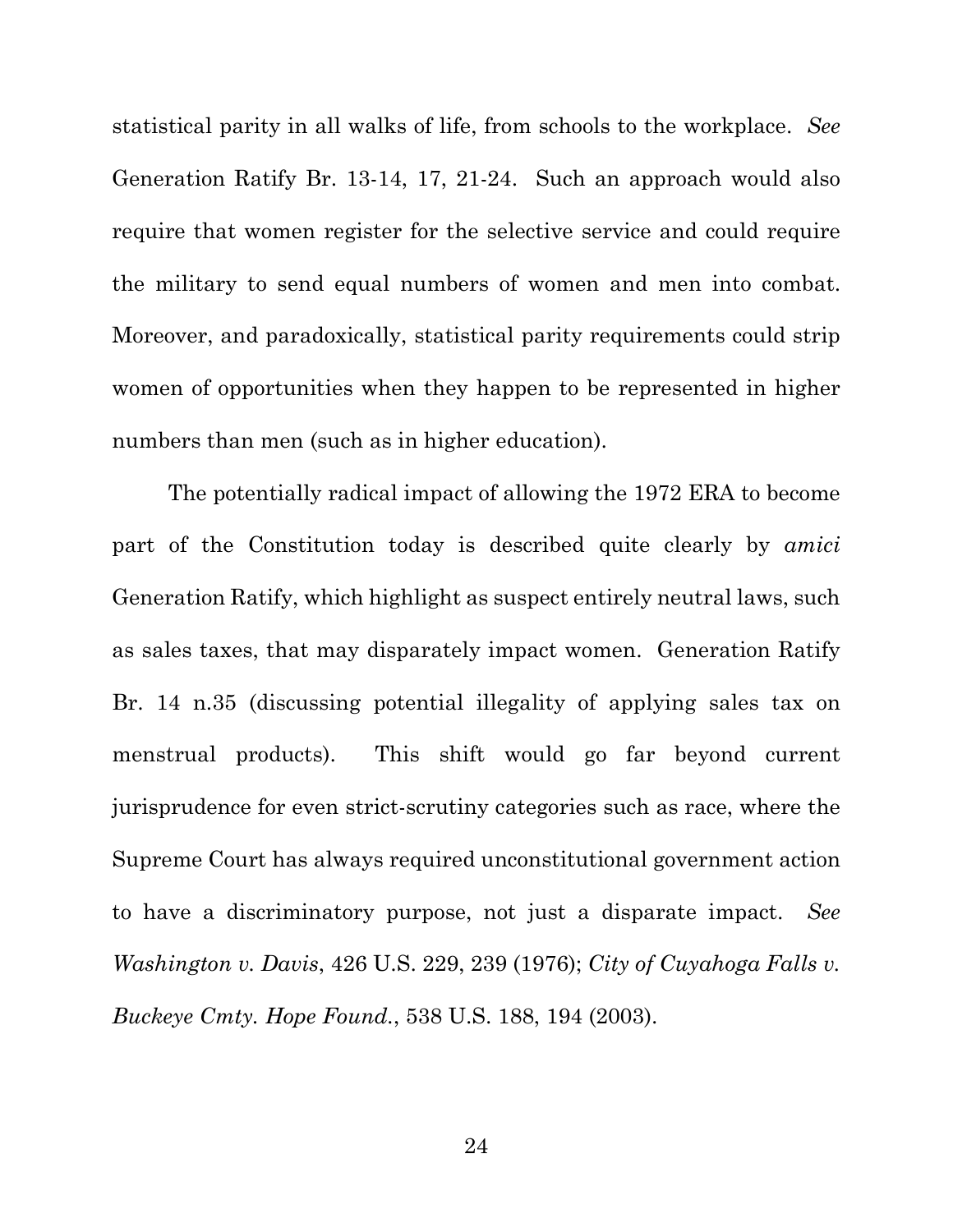Because, of course, women and men *are* different, the list of neutral policies with potentially disparate impact on one sex or the other is endless. As such, adoption of the ERA now could make a constitutional issue out of everything from the cost of sex-specific medications to the sex-neutral allocation of COVID treatments (as men have worse outcomes from the virus). Yet ERA proponents in the 1970s assured the public that the amendment would not prohibit government policies that take into account physical characteristics unique to one sex. *See* Siegal, *supra*, at 1366-69, 1381-84 & nn.156, 158 (discussing proponents' arguments and legislative history of the ERA). Adopting the ERA today could do just that.

### <span id="page-36-0"></span>**D. Changed Understandings of the Phrase "On Account of Sex" Suggest the ERA Today May Not Be the Same Amendment the States Debated in the 1970s.**

The 1972 ERA does not define the phrase "on account of sex." Regardless whether that phrase's public meaning was obvious in the early 1970s, it is far from obvious today. *See, e.g.*, Generation Ratify Br. 14-15 ("gender equality" protected by ERA "need not be limited to cisgender, heterosexual women"); *Selecting Your Gender Marker*, U.S. DEP'T STATE,<https://bit.ly/35oHpZP> (last visited Jan. 27, 2022) (planning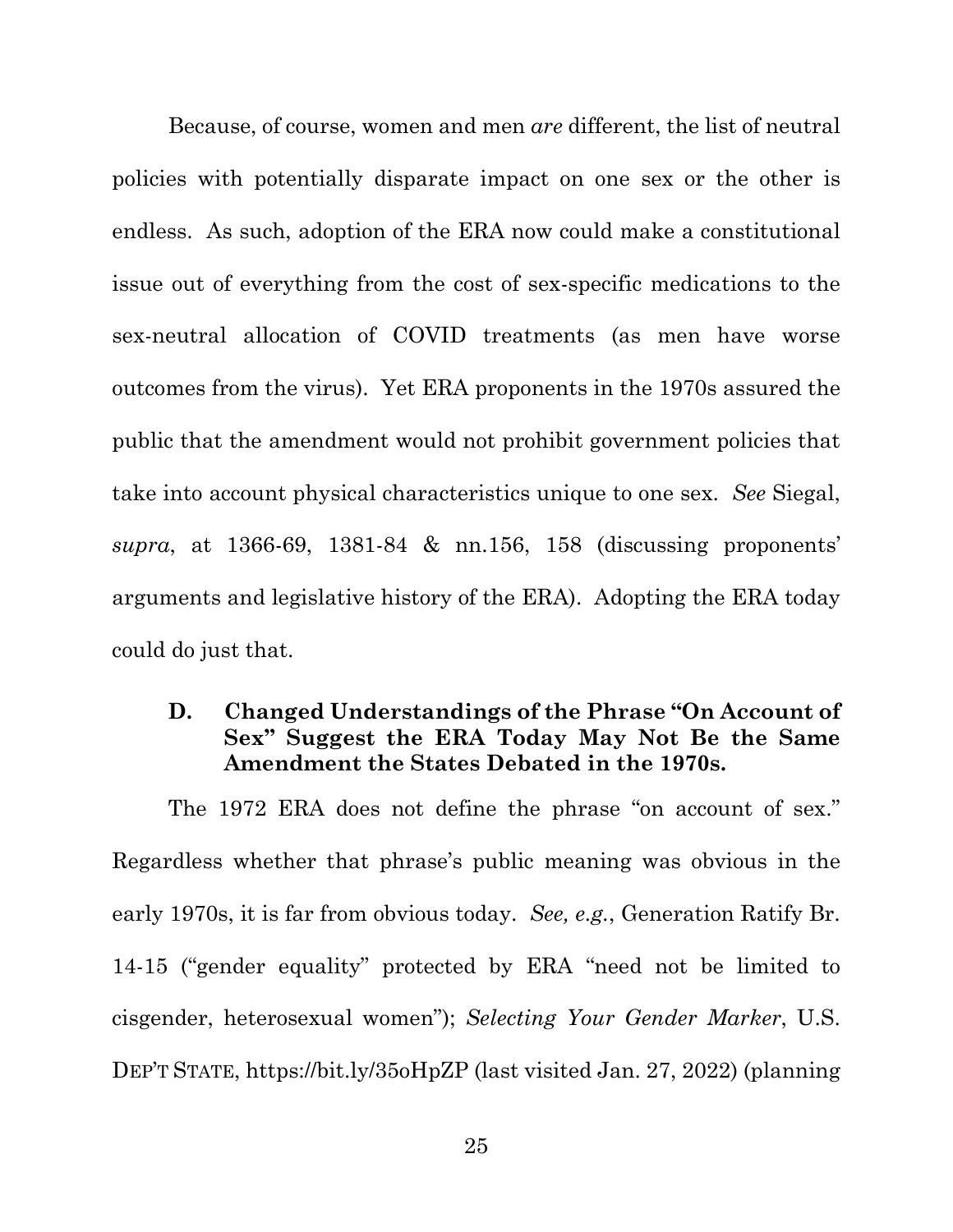for "X" marker for non-binary, intersex, and gender non-conforming persons to ensure fair treatment "regardless of their sex or gender"); *IOC Framework on Fairness*, INT'L OLYMPIC COMM., <https://bit.ly/3o4EwnF> (last visited Jan. 27, 2022) (rules to ensure "everyone, irrespective of their gender identity or sex variations" can fairly compete).[4](#page-37-0)

Recently, the Supreme Court held that a federal statutory prohibition on discrimination "because of sex"—which the Court said was interchangeable with "on account of sex"—prohibits discrimination because of *gender identity*. *Bostock v. Clayton Cnty.*, 140 S. Ct. 1731, 1739, 1741 (2020) ("[I]t is impossible to discriminate against a person for being homosexual or transgender without discriminating against that individual based on sex."). Given this holding, it is quite possible that in 2022 the ERA's prohibition of different treatment "on account of sex"

<span id="page-37-0"></span><sup>4</sup> The ERA thus bears no resemblance to the 27th Amendment, which governs congressional pay. The text of that Amendment is straightforward, and its meaning was not altered over time. Furthermore, the concerns about self-dealing that motivated that Amendment were the same when the Amendment was proposed and ratified. The opposite is true here: major changes in society and law have altered opinions about the status of women, whether women need additional legal protection in the 21st century, and potentially even the public meaning of the term "sex."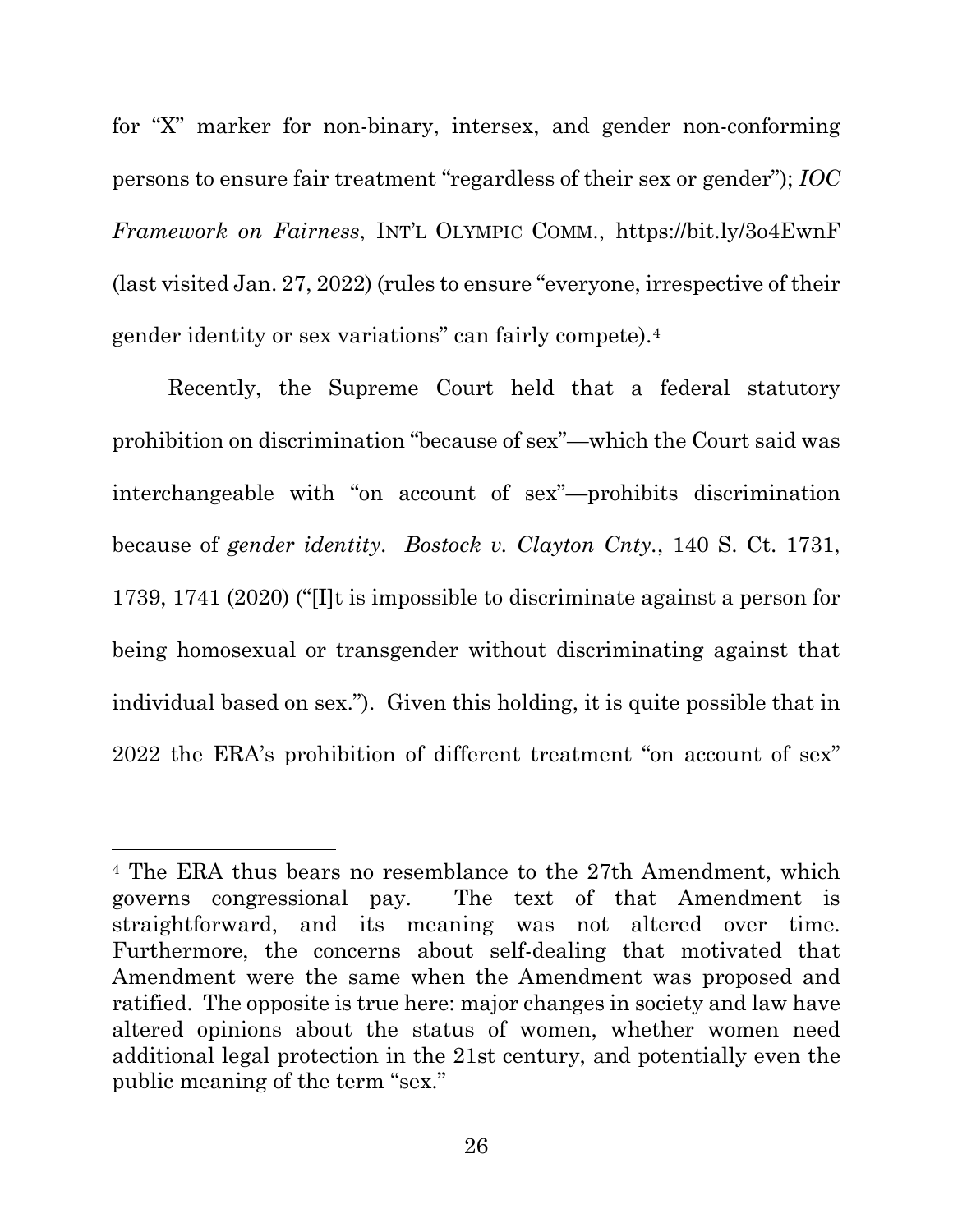would be interpreted similarly, to prohibit discrimination on the basis of gender identity[.5](#page-38-0)

The definitional shift outlined above would have significant implications for untold thorny issues, from bathroom usage to eligibility for single-sex athletic teams. *See, e*.*g*., Generation Ratify Br. 18. And although Americans *could* choose to resolve these complex issues permanently with a blunt constitutional tool, that choice was certainly not before state legislatures in the 1970s. *Cf. Dillon*, 256 U.S. at 375 ("an alteration of the Constitution proposed to-day has relation to the sentiment and the felt needs of to-day"). Given the state of law and society in 1972 compared to the state of law and society now, it is plain that those 35 states ratified a *different* amendment than the one Plaintiff States symbolically approved.

<span id="page-38-0"></span><sup>5</sup> Although *Bostock* was a Title VII case, its implications have already stretched well beyond that law, given the array of federal statutes and regulations that prohibit discrimination based on sex. *See, e.g.*, Exec. Order 13988, Preventing & Combatting Discrimination on the Basis of Gender Identity or Sexual Orientation (Jan. 20, 2021); Mem. from Jeanine M. Worden, Acting Assistant Sec'y for Fair Hous. & Equal Opportunity, Implementation of Exec. Order 13988 (Feb. 11, 2021); Notice of Interpretation & Enforcement, 86 Fed. Reg. 27984 (May 10, 2021).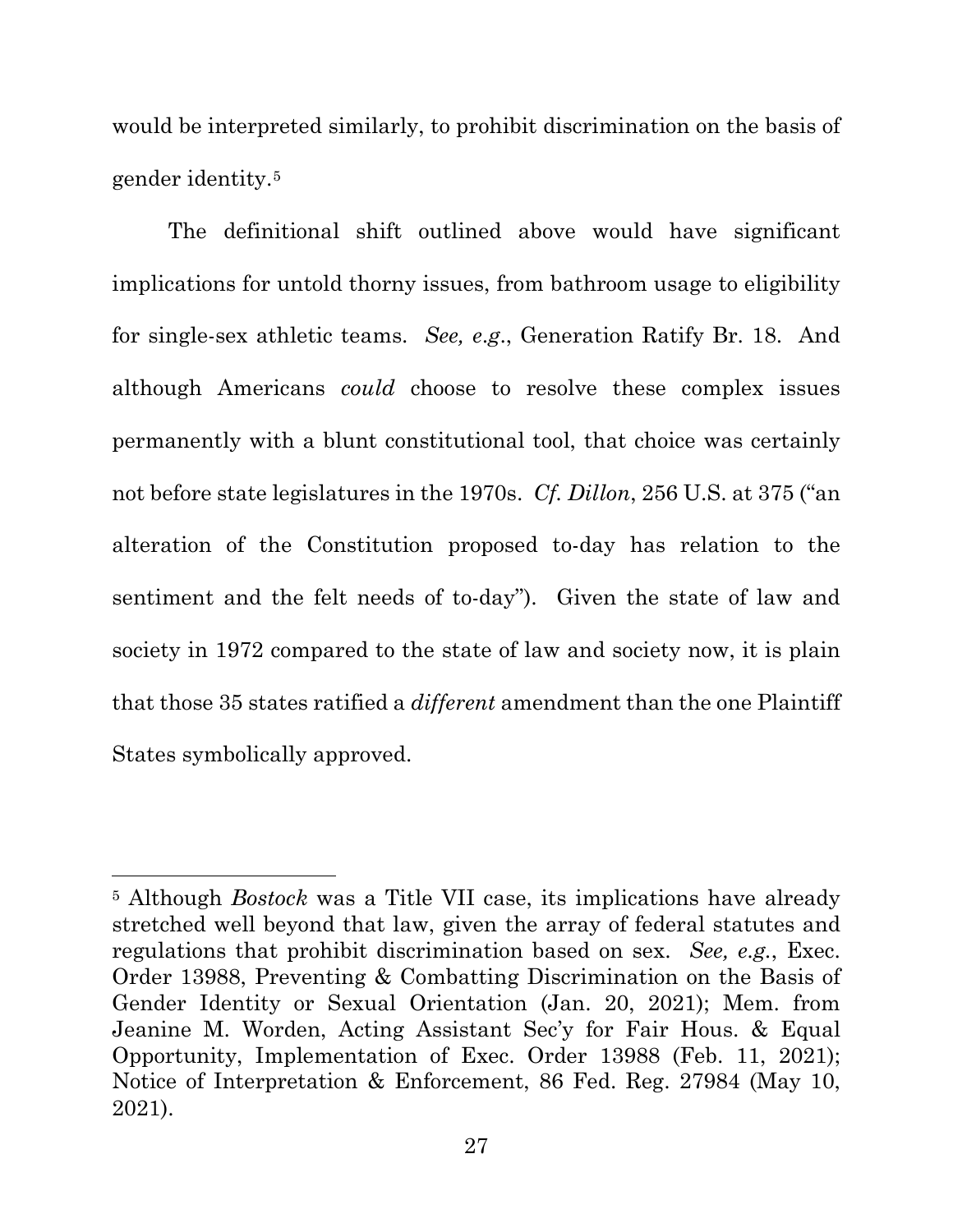#### **CONCLUSION**

<span id="page-39-0"></span>Forty-five years is an awfully long time, especially for a country only 246 years old. In that time, not only has the goal of the 1970s ERA been achieved, but the population has changed radically. States that supported that ERA now include tens of millions of residents, and a majority of voters, who have not been given an opportunity to weigh in on the merits of the proposed amendment.

The only way to determine whether super-majorities of Americans want to add the ERA to the Constitution today is, in Justice Ginsburg's words, to put it "back in the political hopper" and start again. Ariane de Vogue, *Ruth Bader Ginsburg says deadline to ratify Equal Rights Amendment has expired: 'I'd like it to start over'*, CNN (Feb. 10, 2020), [https://cnn.it/3FZweDo.](https://cnn.it/3FZweDo) Only then can we have a meaningful *national* conversation about the advantages and disadvantages of this proposed amendment, as Congress required and the Constitution demands.

It is notable that the last time citizens of the United States had such a national conversation, the ERA's ratification spiraled from destiny to death, thanks to a strong grassroots movement led by a determined lawyer named Phyllis Schlafly. Lesley Kennedy, *How Phyllis Schlafly* 

28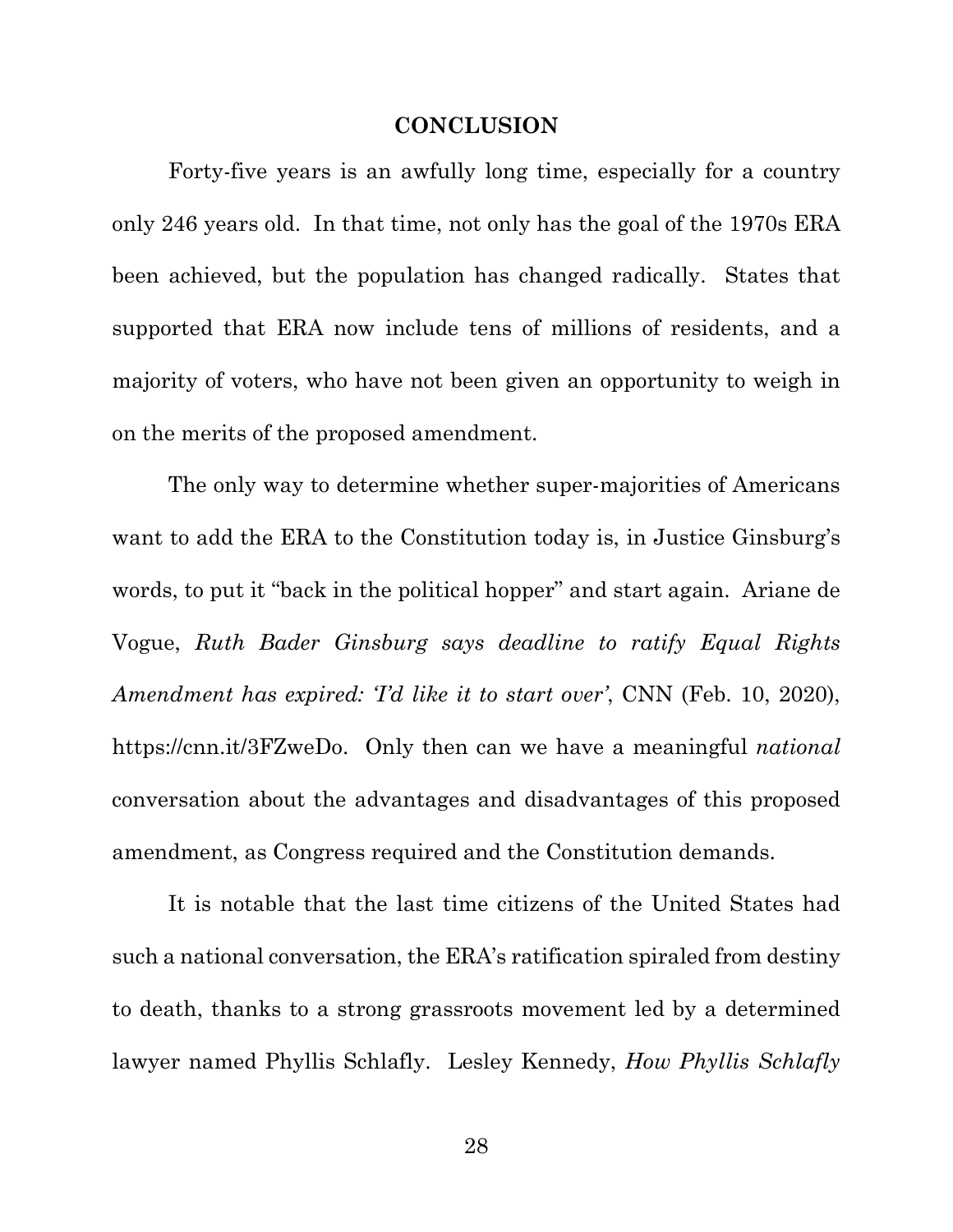*Derailed the Equal Rights Amendment*, HISTORY (Mar. 19, 2020), [https://bit.ly/3AvocB2.](https://bit.ly/3AvocB2) That campaign displayed the power of women to advocate for themselves on both sides of this issue. This Court should not allow Plaintiff States to short-circuit the constitutionally prescribed process for adopting an amendment simply because they fear losing the debate again.

The district court's order dismissing this case should be affirmed.

Respectfully submitted,

*/s/Kathryn E. Tarbert* KATHRYN E. TARBERT *Counsel of Record* SCHAERR | JAFFE LLP 1717 K Street NW, Suite 900 Washington, DC 20006 (202) 787-1060 ktarbert@schaerr-jaffe.com

JENNIFER C. BRACERAS INDEPENDENT WOMEN'S LAW CENTER 1802 Vernon Street NW, Suite 1027 Washington, DC 20009 (202) 807-9986 jennifer.braceras@iwf.org

*Counsel for Amicus Curiae Independent Women's Law Center*

Date: March 11, 2022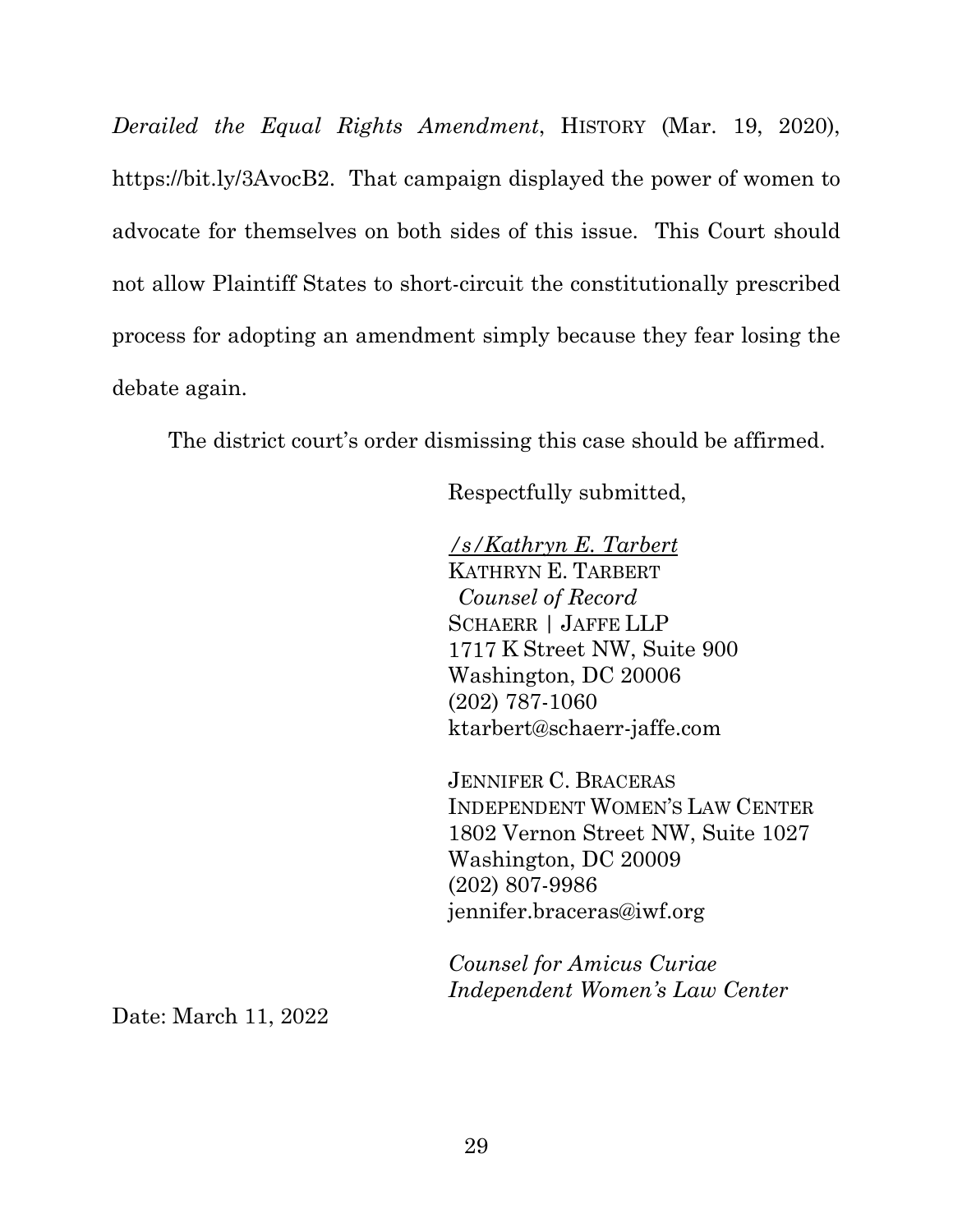#### **CERTIFICATE OF COMPLIANCE**

<span id="page-41-0"></span>I certify, on this 11th day of March, 2022, that the foregoing Brief of *Amicus Curiae* complies with the word limit under Fed. R. App. P. 29(a)(5) and this Court's briefing order because, excluding the parts of the document exempted by Fed. R. App. P. 32(f), this document contains 5,493 words. The number of words was determined through the wordcount function of Microsoft Word. This document complies with the typeface requirements of Fed. R. App. P. 32(a)(5) and the type-style requirements of Fed. R. App. P. 32(a)(6) because it has been prepared in a proportionally spaced typeface using Microsoft Word in 14-point Century Schoolbook font.

> */s/Kathryn E. Tarbert* KATHRYN E. TARBERT

#### **ANTI-VIRUS CERTIFICATION**

<span id="page-41-1"></span>I certify that the foregoing Brief of *Amicus Curiae* submitted in PDF format via the ECF system was scanned using the current version of Microsoft Defender and no viruses or other security risks were found.

> */s/Kathryn E. Tarbert* KATHRYN E. TARBERT